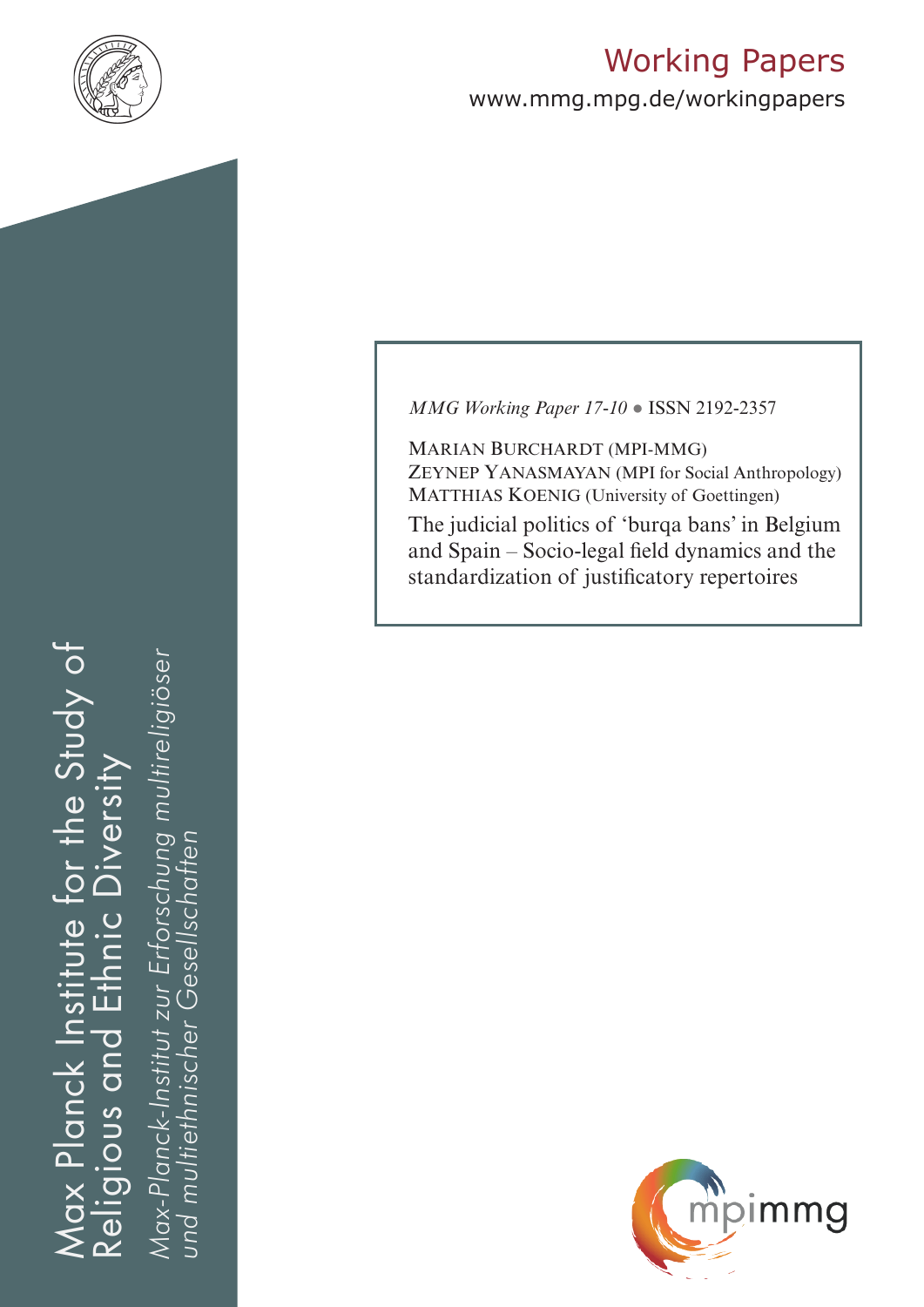Marian Burchardt (Max Planck Institute for the Study of Religious and Ethnic Diversity) Zeynep Yanasmayan (Max Planck Institute for Social Anthropology) Matthias Koenig (University of Goettingen) *The judicial politics of 'burqa bans' in Belgium and Spain – Socio-legal field dynamics and the standardization of justificatory repertoires* 

MMG Working Paper 17-10

Max-Planck-Institut zur Erforschung multireligiöser und multiethnischer Gesellschaften, *Max Planck Institute for the Study of Religious and Ethnic Diversity* Göttingen

© 2017 by the authors

ISSN 2192-2357 (MMG Working Papers Print)

Working Papers are the work of staff members as well as visitors to the Institute's events. The analyses and opinions presented in the papers do not reflect those of the Institute but are those of the author alone.

Download: **www.mmg.mpg.de/workingpapers** 

MPI zur Erforschung multireligiöser und multiethnischer Gesellschaften MPI for the Study of Religious and Ethnic Diversity, Göttingen Hermann-Föge-Weg 11, 37073 Göttingen, Germany Tel.: +49 (551) 4956 - 0 Fax: +49 (551) 4956 - 170

**www.mmg.mpg.de**

**info@mmg.mpg.de**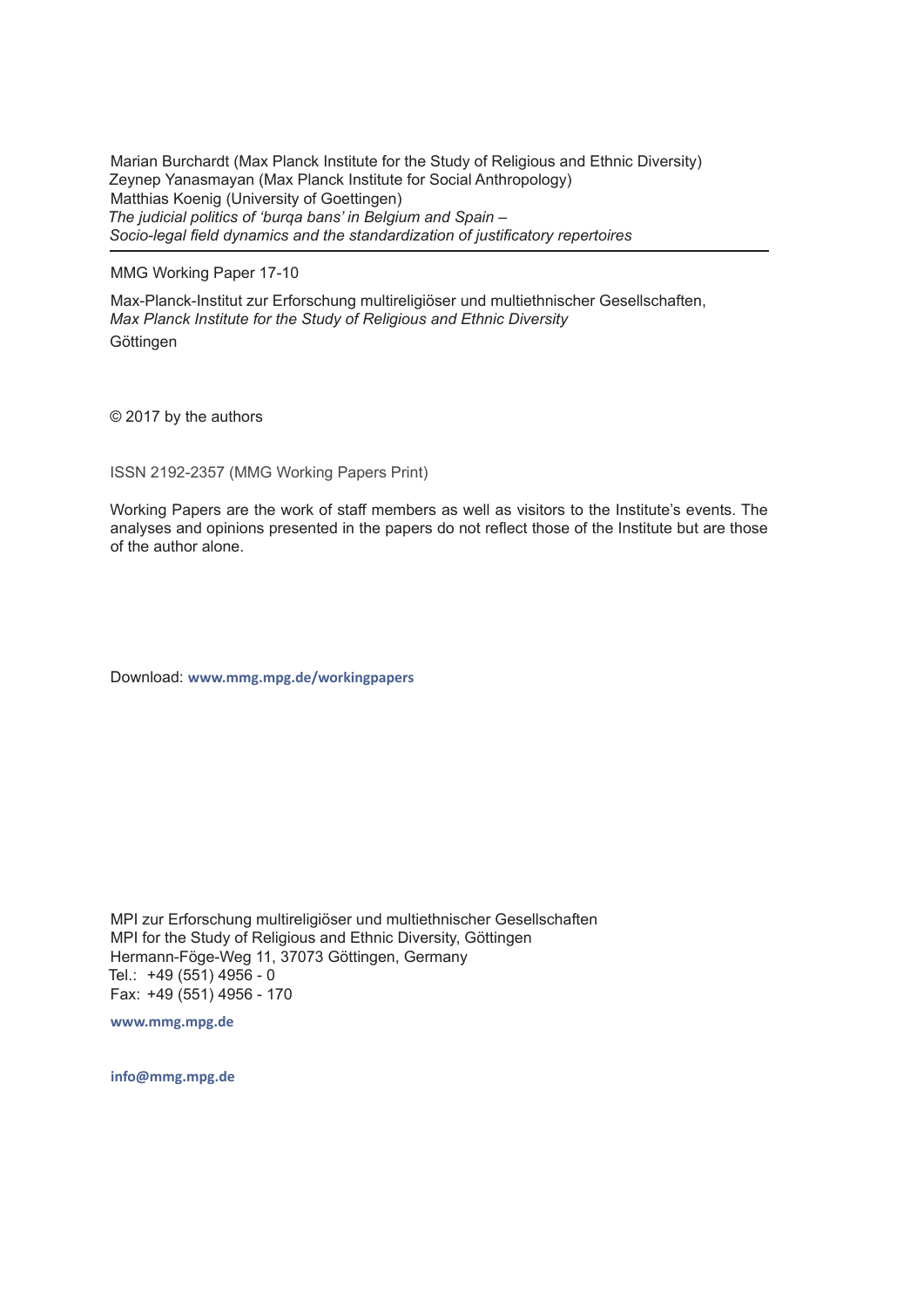# Abstract

Over the past decade, controversies over Islamic face veiling have become increasingly widespread in societies across Europe. This article comparatively explores the socio-legal dynamics of claims-making by proponents and opponents of prohibiting full-face coverings in Belgium and Spain. In Belgium, a federal ban of full-face coverings was adopted in July 2011 and, after intensive judicial struggles, received judicial validation by the Constitutional Court in 2012. In Spain, local *burqa* controversies led to municipal bans in the region of Catalonia in 2010, which were annulled by the Supreme Court in 2013 after effective legal counter-mobilizations. Our key argument is that, the diverging legal outcomes notwithstanding, as *burqa* controversies are transposed from locally embedded political fields to transnationally situated judicial fields the justificatory repertoires employed are increasingly standardized. It is this standardization of justificatory repertoires that, in the long run, has facilitated the rapid spread of '*burqa* bans'.

*Keywords*: Religion, diversity, law, judicialization, Spain, Belgium, face veil, burqa.

## Author

MARIAN BURCHARDT is a cultural sociologist and senior research fellow at the Humanities Center of Advanced Study "Multiple Secularities" at the University of Leipzig. Before joining the Center, he was a researcher at the Max Planck Institute for the Study of Religious and Ethnic Diversity in Göttingen and the University of Bayreuth. His research is mainly about how cultural diversity affects public life, institutions and everyday life. He is the author of *Faith in the Time of AIDS: Religion, Biopolitics and Modernity in South Africa* (Palgrave Macmillan 2015) and co-editor of *Topographies of Faith: Religion in Urban Spaces* (Brill 2013), *Multiple Secularities Beyond the West: Religion and Modernity in the Global Age* (De Gruyter 2015) and *After Integration: Islam, Conviviality and Contentious Politics* (Springer 2015). His recent publications include "Narrating liberal rights and culture: Muslim face veiling, urban coexistence and contention in Spain" *Journal of Ethnic and Migration Studies, 41*(7), 1068-1087 (2015, with M. Griera and G. Garcia-Romeral) and "Diversity as neoliberal governmentality: Towards a new sociological genealogy of religion", *Social Compass*, 64(2): 80-93.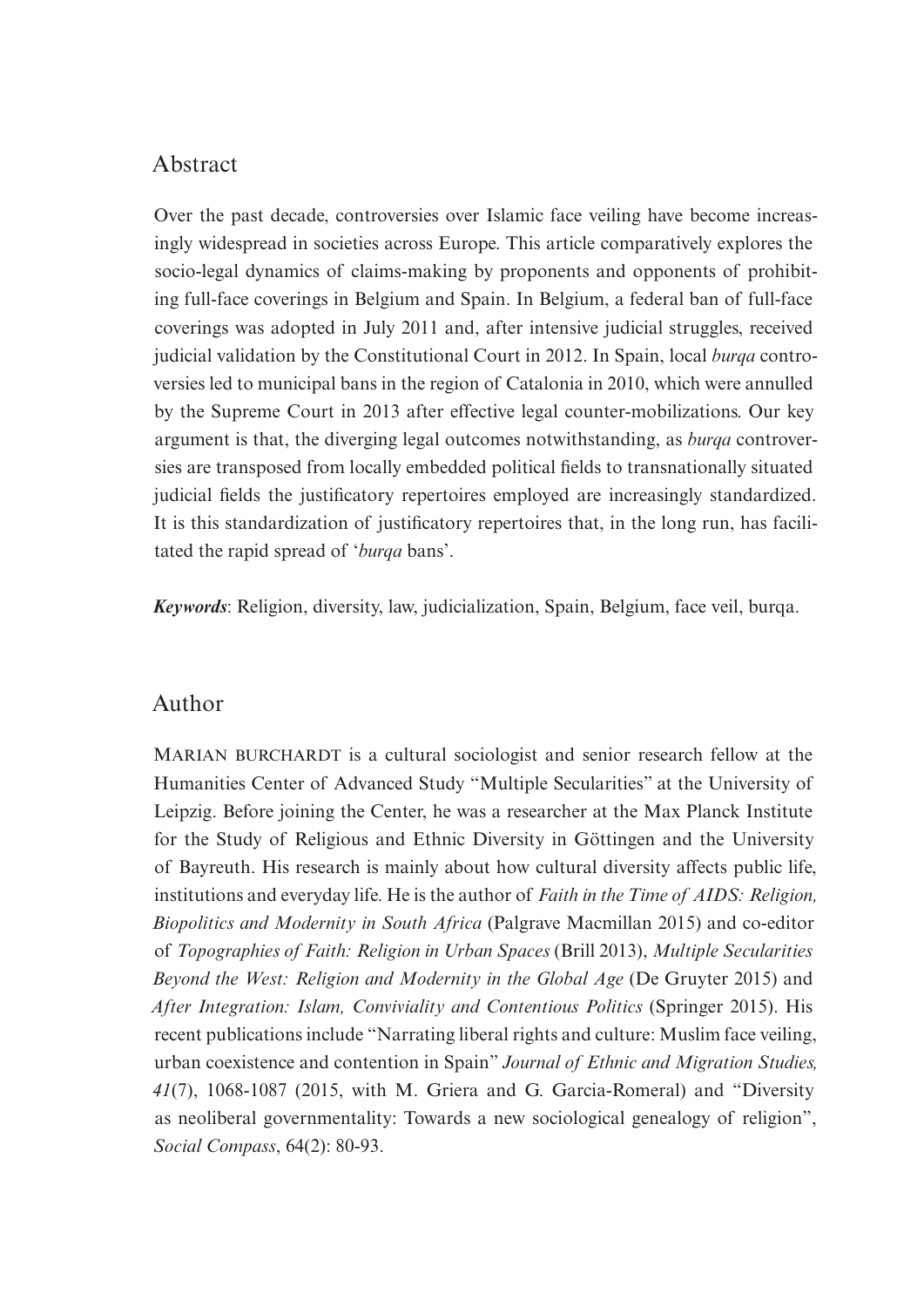Zeynep Yanasmayan is a Senior Research Fellow and the Coordinator of the project 'The Challenges of Migration, Integration and Exclusion' the Department of Law and Anthropology of the Max Planck Institute for Social Anthropology. She holds a PhD in Social Sciences from KU Leuven, Belgium. She worked as a research fellow at various institutions, including Humboldt University in Berlin, European University Viadrina in Frankurt/Oder and the Max Planck Institute for the Study of Religious and Ethnic Diversity in Göttingen. Her research focuses on topics relating to migration and citizenship studies, religion and politics, Turkish politics and law and society. Her recent publications include; "Oppositional usages of Europeanization in Turkish constitution-making: discussions on religious freedom." *Turkish Studies* (2017); "Does Education 'Trump' Nationality? Boundary-Drawing Practices among Highly Educated Migrants from Turkey." *Ethnic and Racial Studies 39*(11) (2016): 2041-2059; "Citizenship on Paper or at Heart? Closer Look into the Dual Citizenship Practices in Europe." *Citizenship Studies 19*(6-7) (2015): 785-801.

MATTHIAS KOENIG is full professor of sociology at the University of Göttingen and Max Planck Fellow at the Max Planck Institute for the Study of Religious and Ethnic Diversity. He held visiting positions at the École Pratique des Hautes Etudes in Paris, at the University of Toronto and at the University of Michigan. He has published widely on sociological theory, human rights, religion and immigrant integration in journals such as Ethnic and Racial Studies, International Migration Review, Journal of Ethnic and Migration Studies and International Sociology. His recent publications include Religion and National Identities in an Enlarging Europe (co-edited with W. Knöbl & W. Spohn, Palgrave 2015), "Governance of religious diversity at the European Court of Human Rights" (in: J. Boulden & W. Kymlicka, eds., *International Approaches to Governing Ethnic Diversity*, Oxford University Press 2015), and "Religion and new immigrants' labor market entry in Western Europe", *Ethnicities 16*(2): 213-235 (with M. Malipaard and A. Güveli). His current research focuses on constitutional models of majority/minority relations in global comparative perspective and on religious mobilization in transnational legal arenas.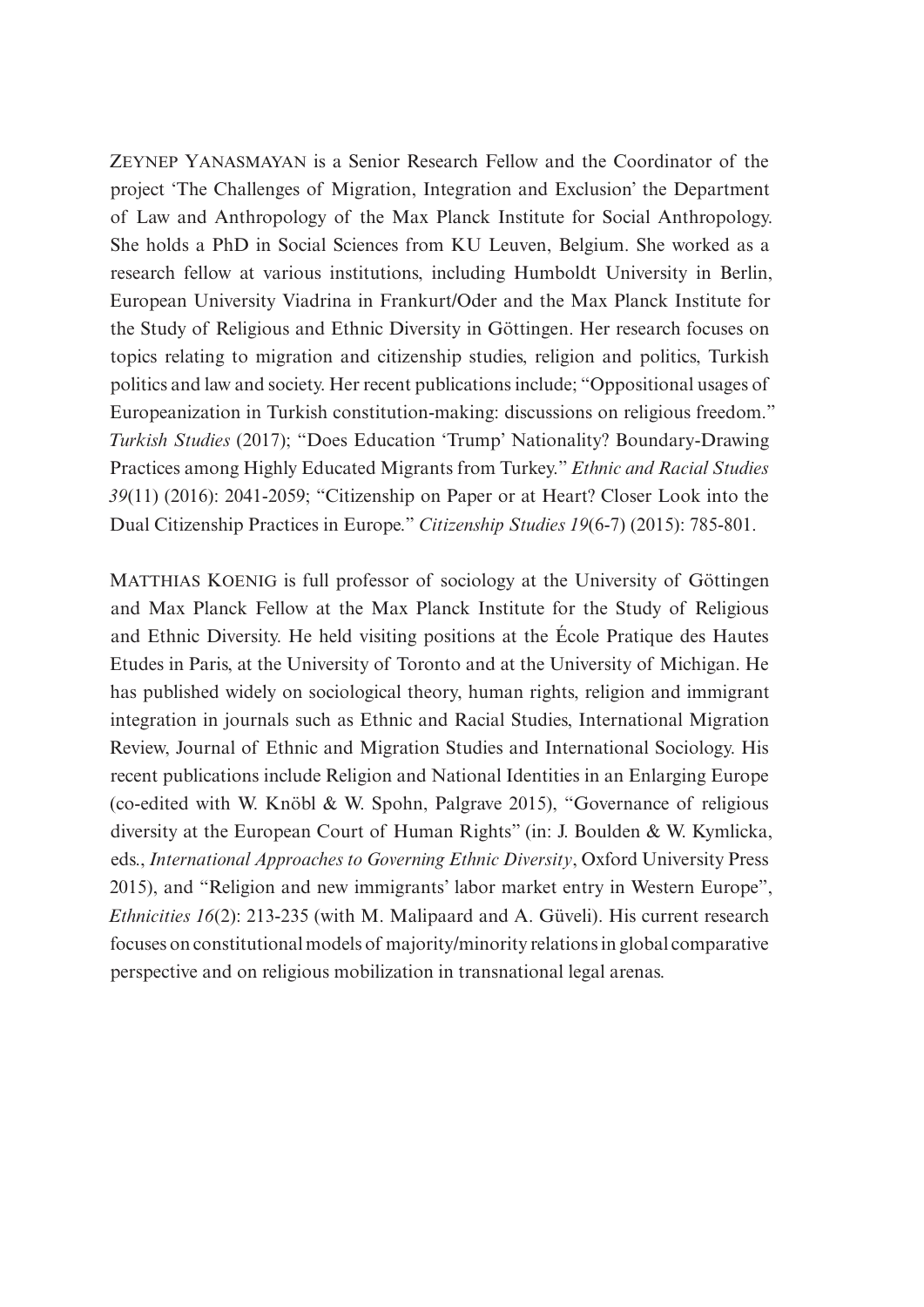# Contents

| 1.               |     |                                                                  | $\overline{7}$ |
|------------------|-----|------------------------------------------------------------------|----------------|
| 2.               |     |                                                                  | 10             |
| 3.               |     |                                                                  | 12             |
|                  | 3.1 | Local Actor Constellations and the Early Judicialization of      | 14             |
|                  | 3.2 | Political Actor Constellations and Parliamentary Burqa           |                |
|                  |     |                                                                  | 15             |
|                  | 3.3 |                                                                  | 17             |
| $\overline{4}$ . |     |                                                                  | 21             |
|                  | 4.1 | Political Actor Constellations I: National Electoral Politics    | 22             |
|                  | 4.2 | Political Actor Constellations II: Contentious Urban Politics of |                |
|                  |     |                                                                  | 23             |
|                  | 4.3 |                                                                  | 25             |
| 5.               |     |                                                                  | 27             |
|                  |     |                                                                  | 31             |
|                  |     |                                                                  |                |
|                  |     |                                                                  | 31             |
|                  |     |                                                                  | 32             |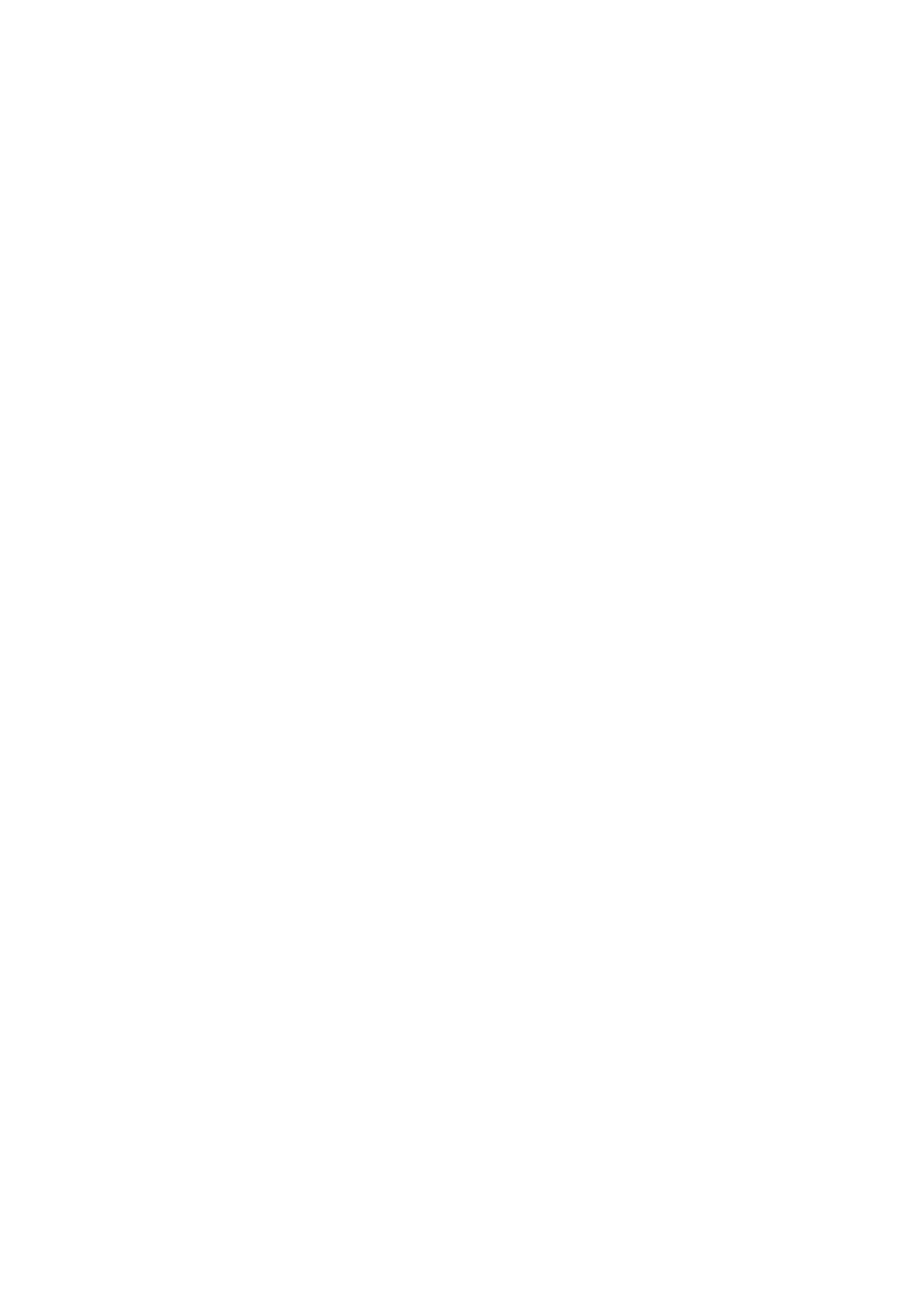# 1. Introduction

Over the past decade, national governments and subnational administrations have become embroiled in heated debates about Islamic face coverings (*niqab* and *burqa*) 1 throughout Europe. It is striking how rapidly legal restrictions on their use in public spaces have spread across the continent (see Grillo and Shah 2012; Ferrari/ Pastorelli 2013). France was the first country to adopt a nation-wide restriction of face coverings in a widely publicized law in 2008, and Belgium followed suit in 2011. In its famous decision *S.A.S. v France* (2013), the European Court of Human Rights (ECtHR) in Strasbourg upheld the legitimacy of such 'burqa bans'. While potentially limiting the individual's freedom of religion, banning full-face coverings was deemed compatible with human rights requirements as long as it was based in law and served a legitimate aim, such as the maintenance of public order and its underlying value of 'living together'. Today, local bans exist in Italy (since 2016), Switzerland (since 2013) and Russia (since 2013). In Bulgaria (since 2016), Islamic face-coverings are prohibited on public transport, while the Netherlands approved plans to ban face-coverings in government buildings, schools, hospitals, and on public transport. Similarly, at the beginning of the year 2017, the Austrian ruling coalition agreed to prohibit full-face veils in public spaces. In Chad as well as in parts of Niger, Cameroon, Gabon and Congo-Brazzaville face veil bans were passed in response to Islamist suicide attacks.

The rapidity with which '*burqa* bans' have spread across Europe is matched by the intense normative controversies which they stirred in public discourse. Beyond the specter of Islamophobia and populism which undeniably haunts the politics of '*burqa* bans', they also raise deeper normative and legal questions of how liberal democracies accommodate religious difference – questions which have come to be intensely debated by political and legal theorists. It has even been suggested that French political theorists have influenced laws against the full-face veil by introducing conceptions of reciprocity and visibility – the *vivre ensemble* – into public justificatory repertoires (Baehr and Gordon 2013). But whereas some theorists have defended '*burqa* bans' on liberal grounds (e.g. Bruckner 2010), many others have criticized them as mani-

<sup>1</sup> We are fully aware of the differences between the diverse forms of face-covering used by Muslim women. In this article, we employ the vernacular term '*burqa*' as used, or rather misused, in political and legal discourses. As Moors (2009) suggests, the preference in much political discourse for *burqa*, as opposed to *niqab*, has to do with the intention to conjure up images of the Taliban regime and its barbarism as the real opponent in the controversy.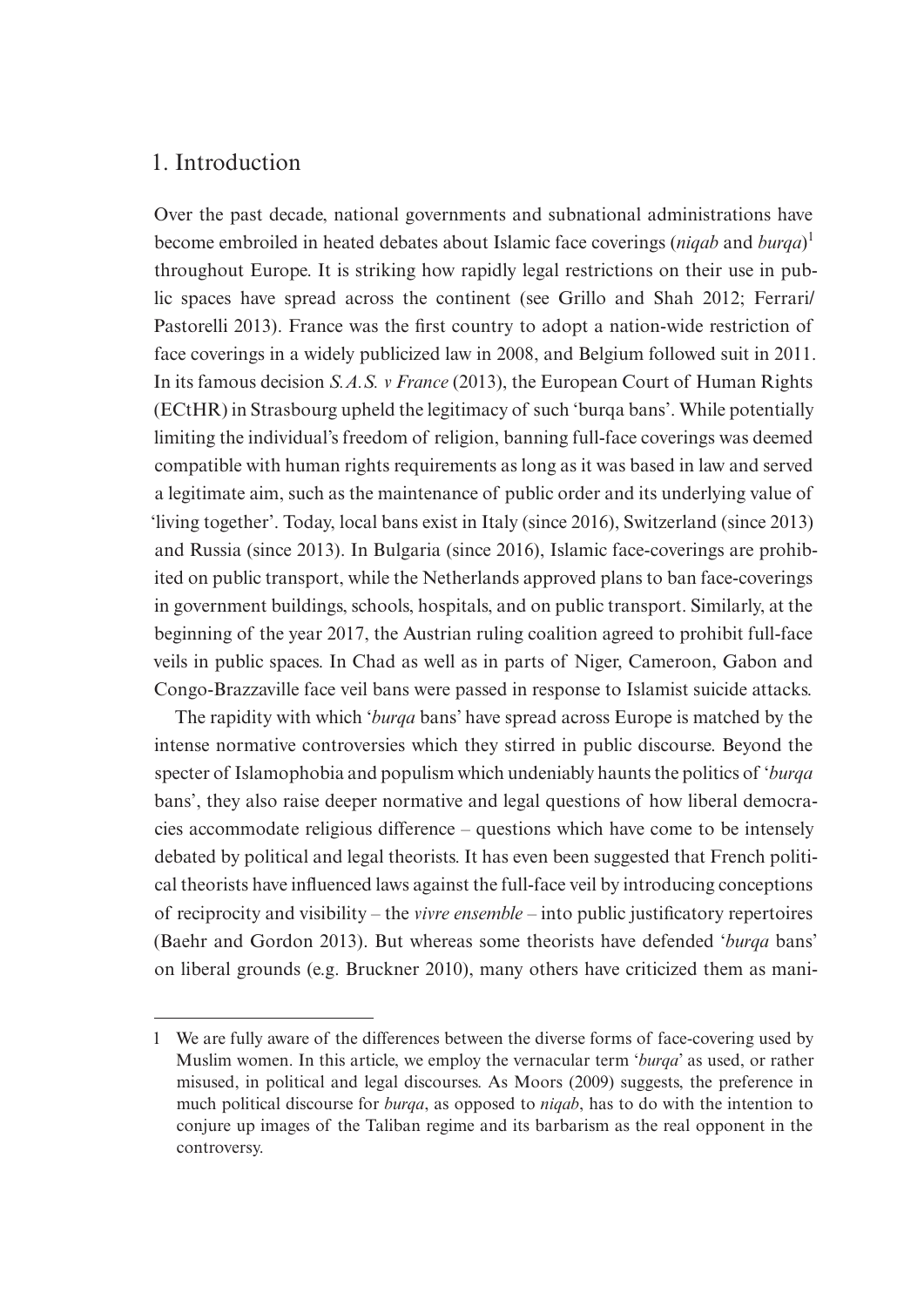festations of religious intolerance and state paternalism (e.g. Hunter-Henin 2012; Laborde 2012; Nussbaum 2012; Ouald Chaib and Brems 2013). However, if '*burqa* bans' are normatively so contested, the question arises what accounts for their rapid spread across Europe.

Social science scholarship has only begun to explore the socio-legal dynamics of '*burqa* bans' systematically, pursuing mainly two different agendas. On the one hand, micro-level approaches, based on thick ethnographic descriptions and in-depth interviews with face-veiling women, have explored the variable subjective meaning of face-coverings as religious symbols, expressions of piety, or forms of spirituality (e.g. Parvez 2011, Selby 2014; Brems 2014). This research has largely found that – contrary to public stereotypes – the use of the *niqab* was often self-chosen, an outcome of spiritual journeys tellingly pursued not only by Muslims with migration background but also by native converts. On the other hand, macro-level approaches as advanced by comparative political scientists and institutional sociologists have attempted to explain the adoption of restrictive regulations as resulting from historically path-dependent state policies towards religion, citizenship regimes, idioms of nationhood, or political party politics. For instance, the restriction of full-face coverings in France has been regarded as reflecting a political culture of militant or assertive secularism (e.g. Fournier and See  $2012$ ).<sup>2</sup> Some authors have regarded these restrictions as characteristic for a general secularist onslaught on publicly visible religion (e.g. Amiraux 2013), or have drawn attention to the fact that '*burqa* bans' serve to distinguish desirable from undesirable religions (Mahmood 2006) and to target versions of Islam deemed incompatible with Western liberal democracy (Griera and Burchardt 2016; Burchardt, Griera and Garcia-Romeral 2015; Joppke 2013).

Neither micro- nor macro-level approaches, however, have fully captured the socio-legal dynamics that undergird the phenomenal spread of '*burqa* bans' across rather different political settings in Europe. In this article, we therefore advance a meso-level analysis of contestations over full-face coverings that sheds light on the socio-legal dynamics through which justificatory repertoires employed in public discourse have become increasingly standardized. Our analytical focus is on judicial battles over '*burqa* bans'. While largely approved by public opinion, political banning initiatives have faced considerable resistance – from Muslims, human rights associations and activist lawyers who have challenged what they perceived as infringement

<sup>2</sup> On France, see also Joppke and Torpey (2013) and de Galembert (2014); on Belgium, see Brems, Vrielink and Ouald Chaid (2013) and Delgrange (2014); on Canada, see Beaman (2013).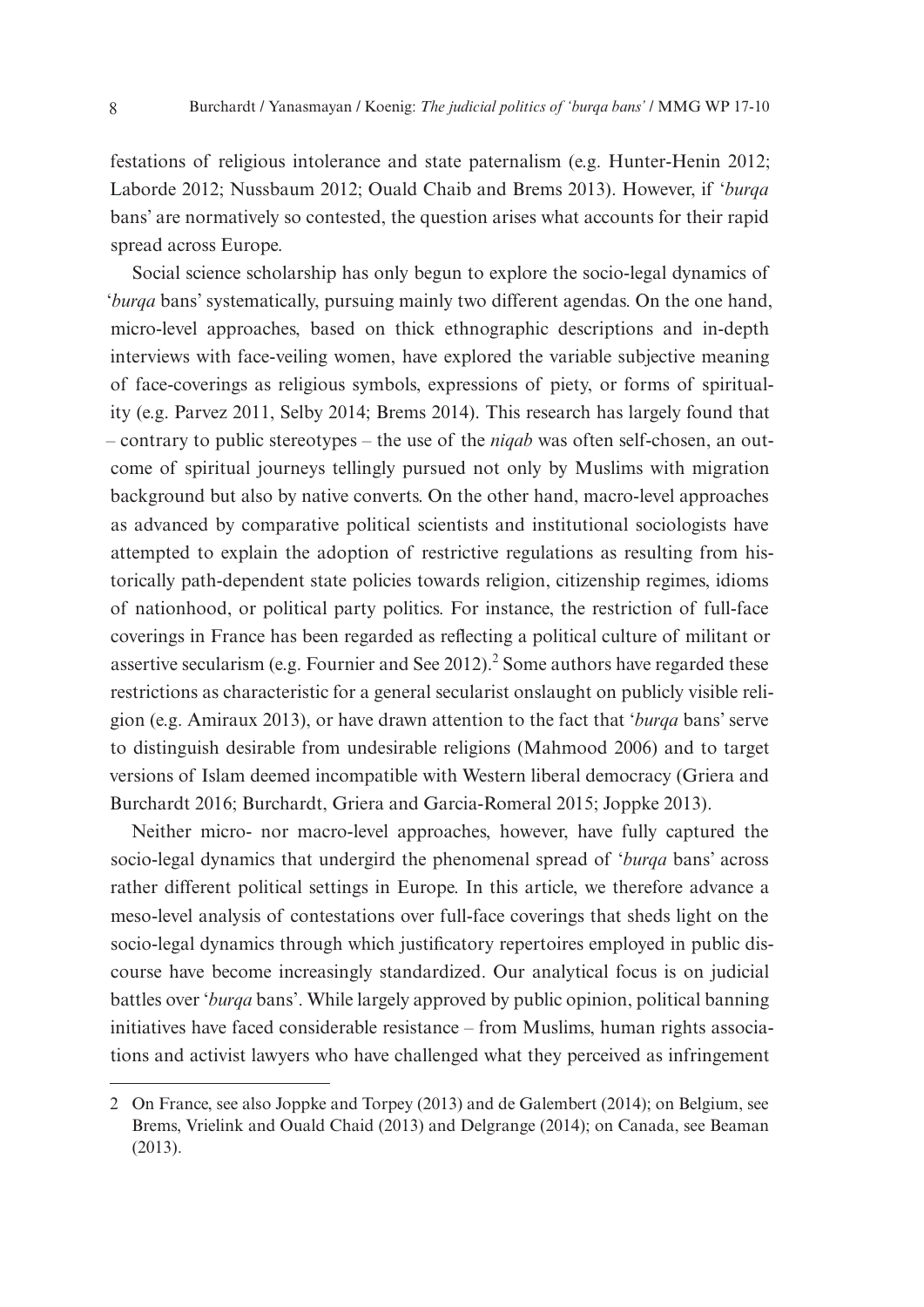of constitutional and human rights to religious freedom. As a consequence, constitutional and international courts have become key arbiters over the legitimacy of '*burqa* bans'. Indeed, controversies over full-face coverings attest to the 'judicialization' of mega-politics, which has affected politics of religious difference across the globe (Hirschl 2008; de Galembert and Koenig 2014). Our key argument is that as *burqa* controversies are transposed from locally embedded political fields to transnationally situated judicial fields the justificatory repertoires employed are increasingly standardized. It is this standardization of justificatory repertoires that, in the long run, has facilitated the rapid spread of '*burqa* bans'.

We develop our argument by comparing socio-legal dynamics of claims-making by proponents and opponents of prohibiting full-face coverings in Belgium and Spain. Previous studies have mostly focused on France as an early adopter of such prohibitions. The French law against full-face coverings (2008) is indeed a textbook example of judicial politics in which government and parliament entered into sustained dialogue with the *Court Constitutionnel* to design a legally defensible prohibition (de Galembert 2014), which even passed muster by the ECtHR in the aforementioned case *S.A.S. v France*. Compared to the often told French *burqa* saga, the cases of Belgium and Spain have received less attention in the literature. In Belgium, where local initiatives date back as early as 2002, a federal ban of full-face coverings was adopted in July 2011 and, after intensive judicial struggles, received judicial validation by the Constitutional Court in 2012. In Spain, local *burqa* controversies led to municipal bans in the region of Catalonia in 2010 which, however, were annulled by the Supreme Court in 2013 after effective legal counter-mobilizations. Our selection of these two cases of *burqa* controversies is motivated by two analytical considerations. First, both cases differ starkly in terms of their historical and macro-political configurations and with respect to the specific outcomes of apex court rulings concerning full-face coverings. Thus, they provide fertile ground to explore our argument that judicial field effects have standardized justificatory repertoires. Second, both *burga* controversies occurred prior to *S.A.S.* Hence, they shed light on socio-legal dynamics occurring in a situation of uncertainty concerning transnational institutional frameworks. In short, a comparative analysis of Belgium and Spain promises strong analytical leverage in assessing whether judicial politics of '*burqa* bans' follow similar meso-level dynamics. Empirically, our comparative analysis of Belgian and Spanish *burqa* controversies is based on archival material, including complaints, decisions and third-party interventions in courts, as well as on 20 semi-structured expert interviews conducted with judges, lawyers, politicians and human rights activ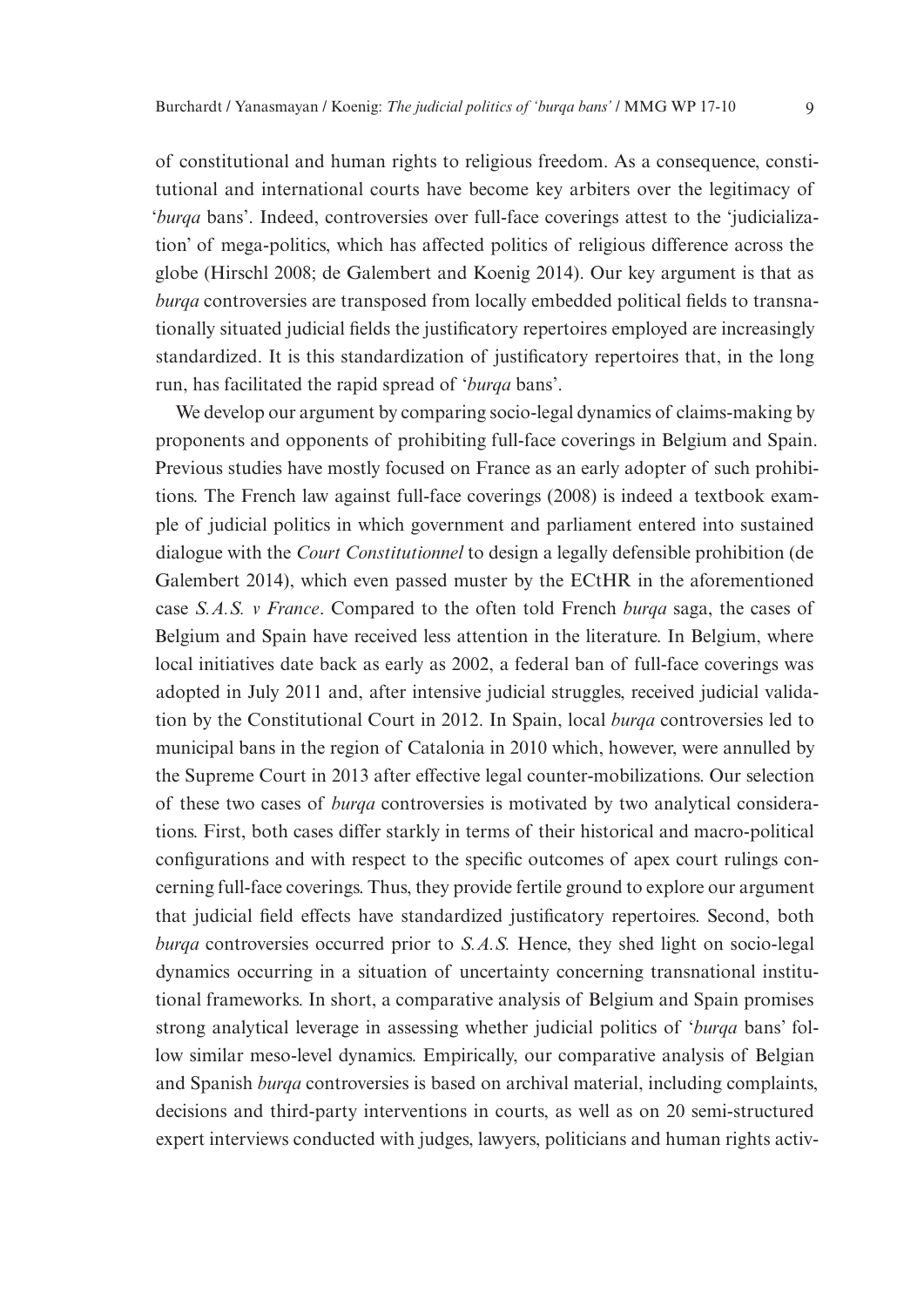ists between 2014 and 2015. All interviews were fully transcribed and coded with a focus on conflict evolution, types of arguments and conflict outcomes.

We start by situating our approach in the wider law and society literature, highlighting the need for a more rigorous analysis of socio-legal field dynamics that account for shifting justificatory repertoires (2.). We then present the findings of our two case studies, starting with Belgium (3.) and then turning to Spain (4.). In both cases, we follow *burqa* controversies as they move from local to national arenas, from political to judicial fields, and we identify the distinctive actor constellations and justificatory repertoires that characterize each stage of these controversies. We conclude by highlighting the standardizing effects of judicial fields and by spelling out some implication for future research (5.).

# 2. Theorizing Judicial Politics of Religious Difference

We situate our analysis of *burqa* controversies in Belgium and Spain in debates over the judicialization of politics. Accompanying the world-wide proliferation of constitutional and international bills of rights, judicialization is typically conceived as largescale transformation in which supreme courts are invested with increased authority over crucial political questions (Ferejohn 2002; Hirschl 2008). A sophisticated literature in law and society research, comparative politics and sociology has sought to understand the causes and consequences of judicialization. Focusing on causes, scholars have asked why courts have become empowered in the first place and why politicians delegate certain issues to the judiciary (Ginsburg 2003). In terms of consequences, scholars have identified various ways in which judicialization affects political action. These include direct effects where empowered supreme courts, through judicial review or case law, can require laws to be amended or annulled. They also include indirect effects, notably what Stone Sweet (2010) has called the 'pedagogical authority' of constitutional courts; their existing and anticipated jurisprudence sets the framework within which bills are discussed, at times leading to auto-limitation on the part of lawmakers to avoid rebuttal in court. Finally, judicialization affects political action by means of shaping rights consciousness and creating legal opportunity structures for citizens' participation and social movement mobilization. As a consequence, citizens, interest groups, and movement activists routinely use strategic litigation to contest public policies they oppose (McCann 1994). A key concern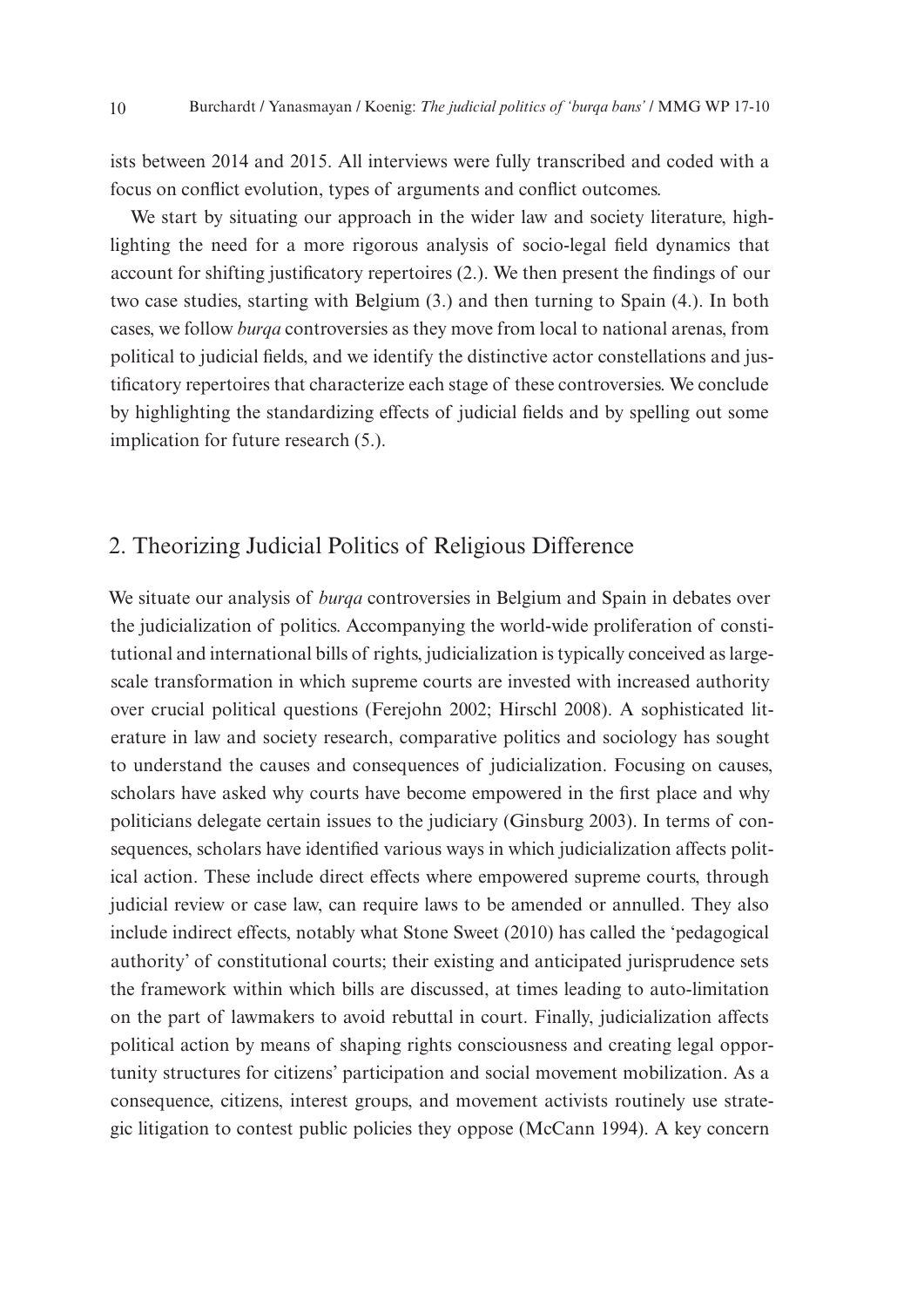underlying the entire literature is, of course, to assess whether and how the judicialization of politics advances or undermines the claims-making of politically subordinate minority groups (see notably Rosenberg 1991; Epp 1998; for review Roesler 2007). It is this concern that also undergirds recent attempts to explore the judicial politics of religious difference (for review see authors 2014).

But despite recent advances in exploring the judicial politics of religious difference, the literature has paid less attention to the meso-level dynamics through which political claims and their justifications are fundamentally altered under conditions of judicialization. While it is often assumed that judicialization has broadly affected the very terms of political discourse, only few studies have scrutinized how exactly claims, frames and arguments are modified, expanded or reduced as political conflicts are brought into the judicial arena (on this point see Pedriana 2006 and Roesler 2007: 575). In what follows, we propose that such meso-level dynamics are best captured by analytical tools developed in sociological neo-institutionalism and field theory.

Sociological neo-institutionalism regards social action as embedded in broader institutional environments that contain cognitive and normative templates, which actors typically employ in situations of uncertainty (see notably DiMaggio and Powell 1983). As neo-institutionalists emphasize, the availability of legitimate templates, scripts or models promoted by international organizations, transnational epistemic communities and professionals, who are dis-embedded from local contexts, generates a strong institutional drift towards convergence or 'isomorphism' across otherwise different contexts of action. Transnational law is a case in point, as it shapes collective identities as well as mobilization strategies of social activists (Kay 2011). Neo-institutional insights have been fruitfully employed to account for converging trends in the politics of religious difference in Europe in light of an expansive jurisprudence of the ECtHR (e.g. Koenig 2015). In our two case studies on Belgium and Spain, we add further nuance to these insights by exploring how *burqa* controversies that originate in distinctive local and national settings are embedded in broader transnational processes. To understand when and how actors draw upon transnational templates, however, requires greater attention to the socio-legal field dynamics.

Field theory regards the social world as composed of multiple sites, arenas, or fields characterized by distinctive power relations and symbolic logics, which enable and constrain actors' strategies (see Fligstein/McAdam 2012). The legal field can thus be conceptualized, drawing on Bourdieu, as a 'symbolic terrain with its own networks, hierarchical relationships, and expertise, and more generally its own rules of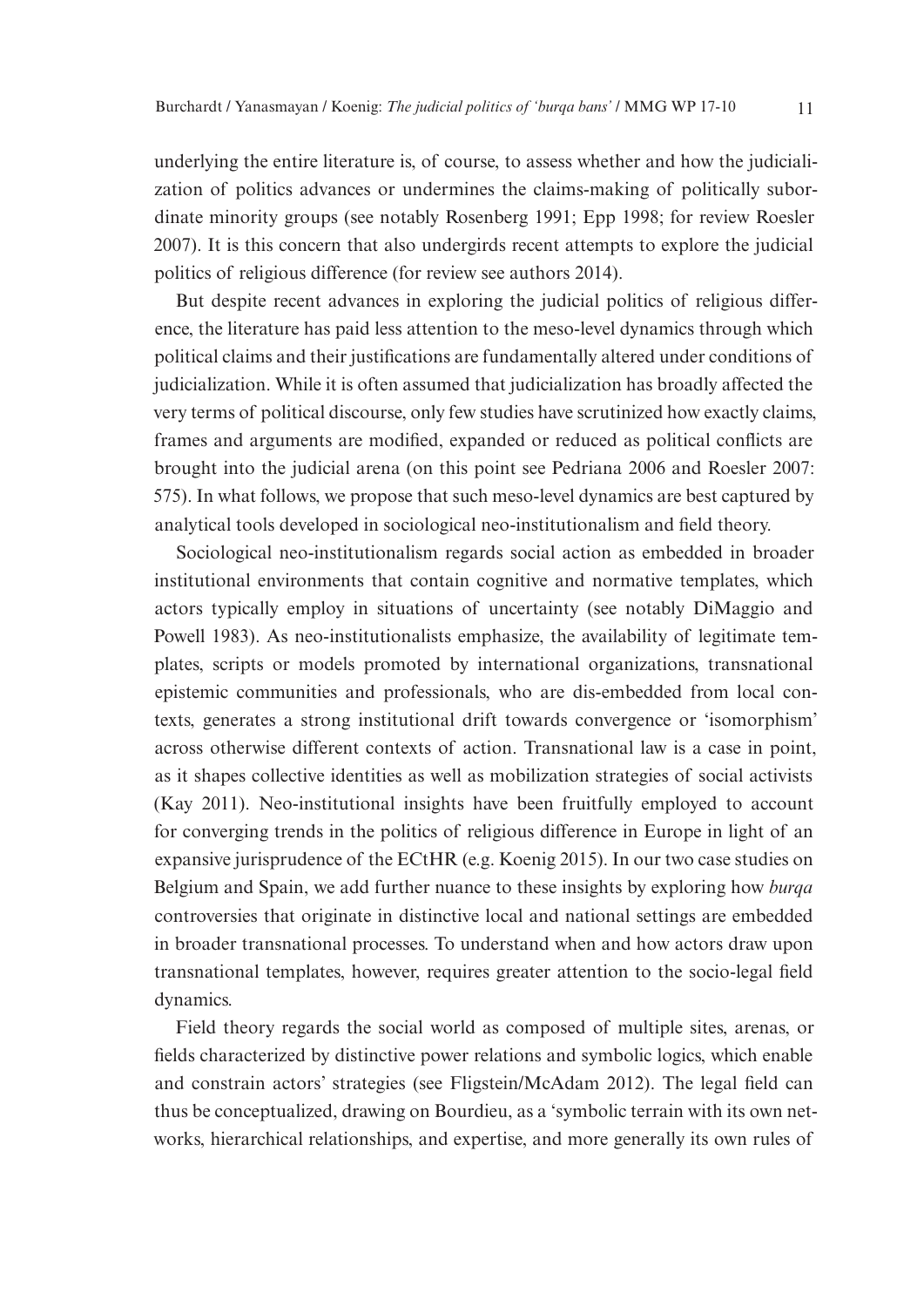the game' (Dezalay and Garth 1996: 16-17). Crucially, power relations and symbolic logics characteristic for the legal and, more specifically, judicial fields differ from those that characterize the political field. Understanding the meso-level dynamics that undergird judicial battles over religious difference therefore requires exploring how claims-making is transformed when being transposed from political to judicial fields. Such transposition requires strategic actors, or so we argue, to engage in practices of translation that align their claims with field-specific symbolic logics or rationalities. That entry into the judicial field alters the range of legitimate arguments available to actors is, in fact, suggested by previous research on judicial politics of religious difference in France. Thus, the extension of headscarf prohibition from the public to the private domain, ultimately sanctioned by French courts in what is known as the 'Baby Loup affair', has required actors to constantly refashion their interpretations of legal concepts such as 'laïcité', neutrality or public order (Hennette-Vauchez and Valentin 2014). Likewise, contestations over the French '*burqa* ban' have been accompanied by complex negotiations between activists, legal experts, politicians and highcourt judges which ultimately resulted in judicial justification of the ban (Fredette 2015). In our two cases studies on *burqa* controversies in Belgium and Spain, we show that judicial field effects generally standardize the justificatory repertoires available to both proponents and opponents of '*burqa* bans' requiring them to frame their claims in terms of individual rights or public order consideration. Judicial field dynamics thus produce a standardization of normative arguments that is, in the long run, more consequential for public discourse over religious difference than the outcome of a given court ruling on a given particular case; it is this standardization that prepares the ground for the rapid spread of '*burqa* bans'.

# 3. Contesting the *Burqa* Ban in Belgium

Belgium is one of the few countries in Europe where a nation-wide ban on face veiling is currently in force. Unlike in France, however, this ban does not form part of general public policy of 'assertive secularism'. In fact, as the historical battle between state and church occurred under conditions of deep denominational cleavage, the secular settlement in Belgium consisted 'consociational' agreements that successively granted public recognition to Catholicism, Protestantism, Judaism, Anglicanism, Orthodoxy as well as secular humanism. A core element of the Belgian 'consociational' pacts for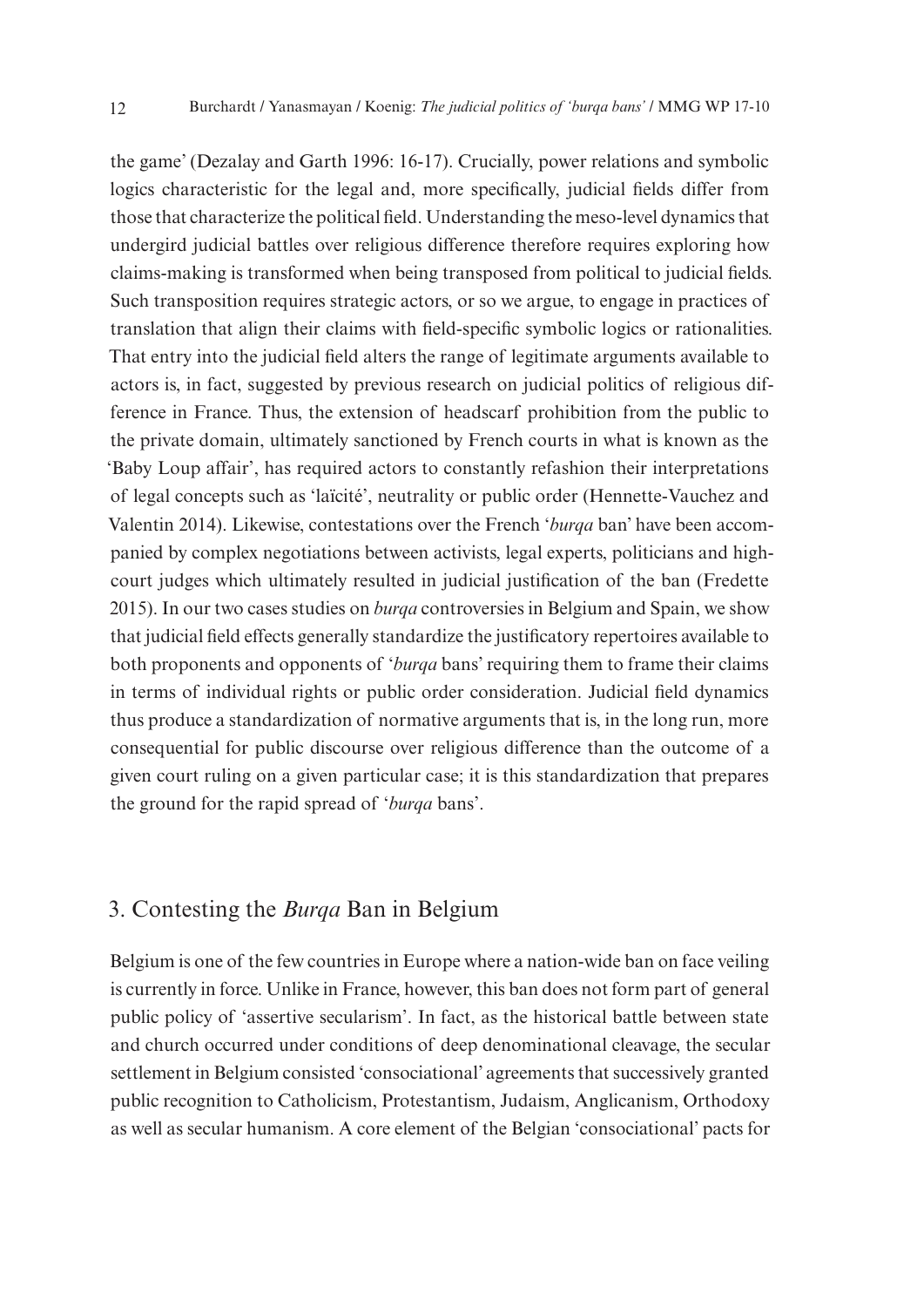the recognition of religious or philosophical communities is the imperative condition that they are represented through a stable organization (Laurence 2012: 182). Even though Islam relatively quickly benefited from this conditional pluralism, receiving official recognition as early as in 1974, problems of establishing a representative body have hindered full-fledged institutionalization of Islam till today (see Kanmaz 2002; author 2010). As we shall see, this context has left an impact on judicial controversies over full-face veiling, notably on the reluctance of the Islamic representative body, the so-called Muslim Executive in Belgium, to engage in the advocacy against the ban.

Overall, the genealogy of the Belgian ban on the face veil offers a mixed picture entwining local security practices with national identity discourses. While there was no concrete case of radicalization that stimulated the ban, a diffuse fear of fundamentalism was evident in parliamentary debates. More precisely, the initial repertoire of arguments in favor of a ban encompassed (1) the fight against the perceived growth of Islamism; (2) the promotion of Western values such as gender equality; (3) support for the emancipation of Muslim communities in order to foster a harmonious *vivre ensemble*; (4) safety concerns; and (5) the legal unity of the Kingdom that was putatively undermined by existing local bans. By contrast, the arguments of anti-ban activists were from the very beginning framed in legalistic language. In parliament the ban was little contested, the only worry being the potential clash of a blanket ban with fundamental freedoms.<sup>3</sup> Similarly, the activists and NGOs that appealed to the Constitutional Court have used a variety of fundamental freedoms as arguments. Apart from pointing out (1) the interference of the ban with the religious practices of a specific group of Muslims, they criticized (2) the principle of the permanent identifiability required from everyone in the public space. Moreover, while some opponents maintained that (3) the law discriminated against and stigmatized Muslim communities, others had a more modest attitude, objecting to (4) the criminalization but not to the restriction on burka-wearing as a practice. The court mainly picked up on the arguments relating to the violation of religious freedom, thus focusing the debate strictly on the appropriate reasons for limiting this freedom, which granted priority to concerns of public safety and *vivre ensemble*. As the following analysis demonstrates, the justificatory repertoires employed by the proponents of the ban have thus become highly standardized in the course of judicial field

<sup>3</sup> This is perhaps not surprising in light of the fact that the MP who openly opposed the ban has a legal background herself.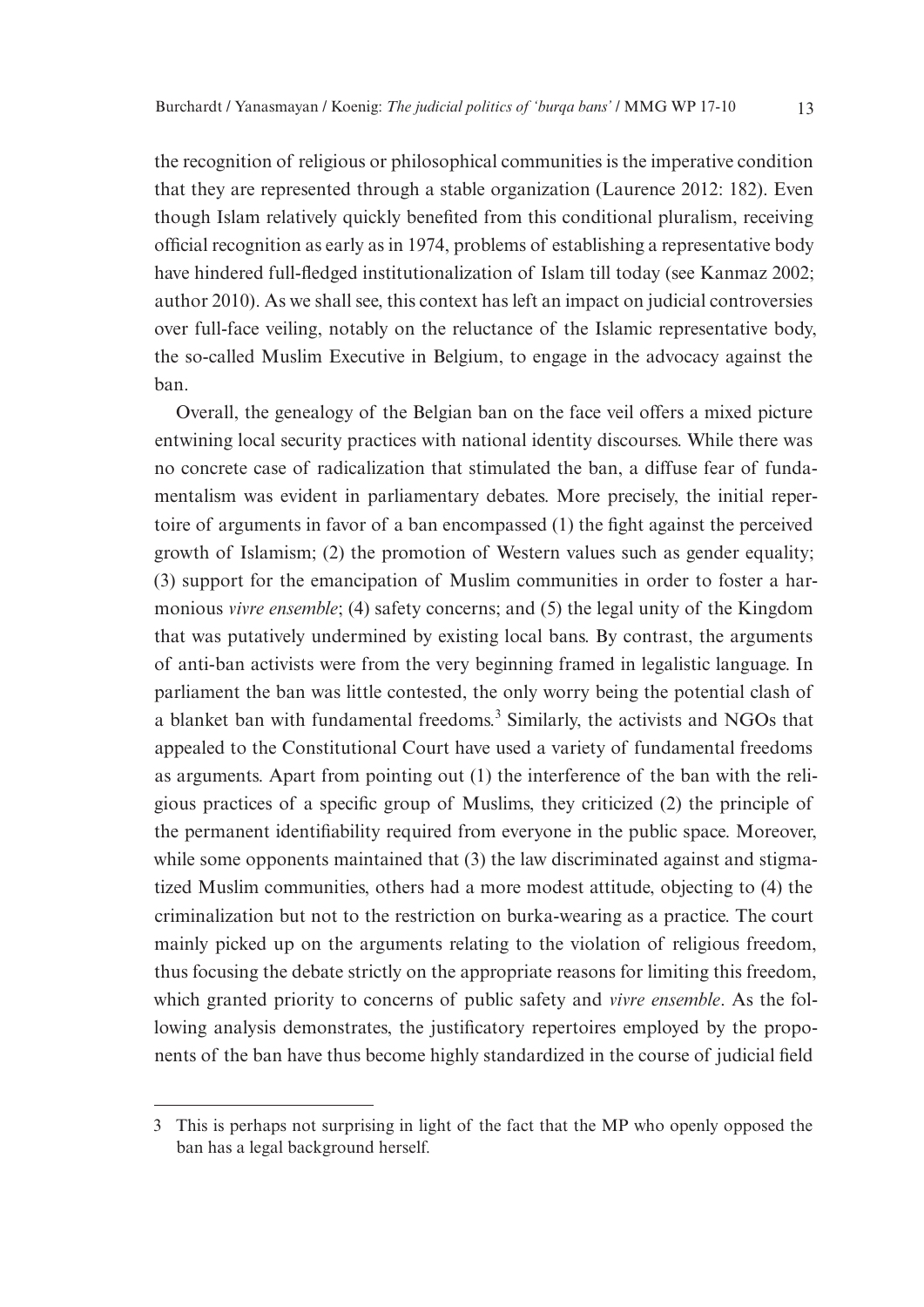dynamics. Arguments focusing on threats of radicalism almost entirely disappeared from public discourse, while issues of public security and *vivre ensemble,* which had greater chances of surviving constitutional scrutiny, gained considerable prominence*.*

#### *3.1 Local Actor Constellations and the Early Judicialization of 'Burqa Bans'*

A number of Belgian municipalities have long had provisions prohibiting the wearing of masks or other forms of disguise in the public space, except for specific festivities such as the period of Carnival. From 2004 onwards, not only were these provisions reinterpreted so as to include Islamic face veils, but also a new set of regulations prohibiting appearing in public in an unidentifiable manner or with a covered face were promulgated (Vrielink, Ouald Chaid and Brems 2013). These latter regulations, as opposed to the historical ones, were specifically geared to addressing issues with women wearing face veils. In order to facilitate the task of the municipalities, the governments of the Flemish and Brussels-Capital regions have provided them with sample regulations that could serve as a model. Before the federal ban was enacted, a number of municipalities, including major cities such as Antwerp, Brussels and Gent, had instituted such a ban. However, these regulations did not go uncontested at the local level. Two contradictory court decisions, which were later on used by the federal legislators as evidence of legal uncertainty in the territories of the Kingdom, are worth mentioning.

With the first decision in June 2006 issued by the local Police Court, the small town of Maaseik in Flanders became one of the first municipalities to inquire for and apply the standard regulation model provided by the Flemish government. The case involved a face veil-wearing woman who objected to being fined and whose appeal was rejected by the Police Court, which did not find violations of the freedom of religion, nor of the principle of equality (Vrielink, Ouald Chaid and Brems 2013). Almost five years later, another local court decision rejected the judgment of the Maaseik Police Court. The Police Court of Brussels ruled in January 2011 in favor of a woman who had been fined twice with an interval of two months in 2009 for wearing a face veil. It is important to note here that this is the very same woman who brought the case first to the Belgian constitutional court and then to the ECtHR. This early judicialization of the conflict therefore had an impact on the unfolding of later episodes, as well as on the repertoires of argumentation, which prioritized the 'language' of the judicial field. The judgment makes extensive reference to Article 9 of the European Convention of Human Rights and to the pre-*S.A.S.* case law of the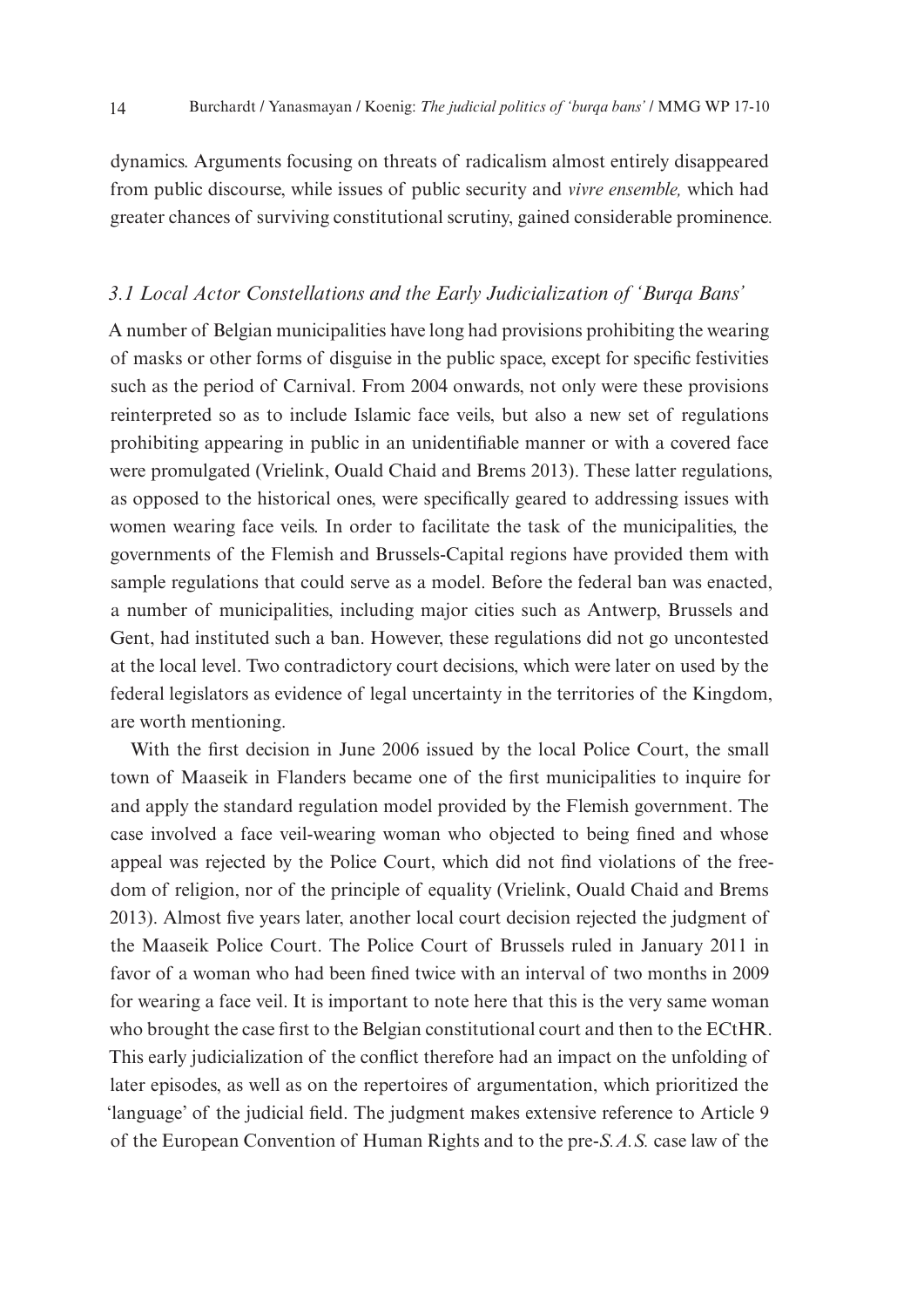ECtHR and concludes that the municipal regulation is incompatible with religious freedom, since, despite serving a legitimate aim, which in this case is public security, it offers a disproportionate response.

#### *3.2 Political Actor Constellations and Parliamentary Burqa Controversies*

While the conflict had started in the local arena, the federal parliament did not lag behind. Legislative attempts were initiated by the extreme right-wing party *Vlaams Blok* as early as in 2004. Even though this initiative did not find much support in either chamber of parliament at the time, in the long term the legislative desire to ban the Islamic face veil has been extended to the center of the political spectrum. Different political parties, such as the Christian Democrats, Liberals and again *Vlaams Belang*, a reincarnation of *Vlaams Blok* following the latter's conviction using racist language, submitted proposals during the 2007-2010 legislative term, which led to the eventual adoption of the 29 April 2010 law by the House of Parliamentarians, the lower house of the bicameral Belgian system. Before the Senate had a chance to review the bill the government fell, and both houses were dissolved. Nearly one year after the subsequent elections in 2010, the Belgian parliament re-visited the earlier proposals and adopted the law criminalizing the face veil and all other garments that cover the face either fully or partially. The 'Act of 1 June 2011 instituting a prohibition on wearing clothing that covers the face in whole or in part', which adds an Article 563bis to the Belgian Criminal Code, received near-unanimity (one nay, two abstentions) from members of parliament. With the Senate opting out of a review this time round, the federal ban on the face veil saw the light of day amidst the most serious political deadlock in the Kingdom, with 445 days without a government. The majority of other legislation adopted in this limbo period, already considerably reduced in amount, was geared to fulfilling Belgium's international obligations or to managing the economic situation (Delgrange 2014). The law on the banning of face veil, a significant exception, makes one wonder as to the reasons for the rush to legislate. Despite being passed twice, a sense of urgency dominated the parliamentary debates, leading to the omission of a few stages of the sort taken in France prior to the adoption of the law, such as holding hearings with civil-society representatives and requesting the Council of State for an opinion. As our interviewee at the Centre for Equal Opportunities and Opposition to Racism, a Belgian government agency that predominantly deals with discrimination cases, put it, 'There was a kind of competition to be the first state to ban the face veil in Europe.' Even though that race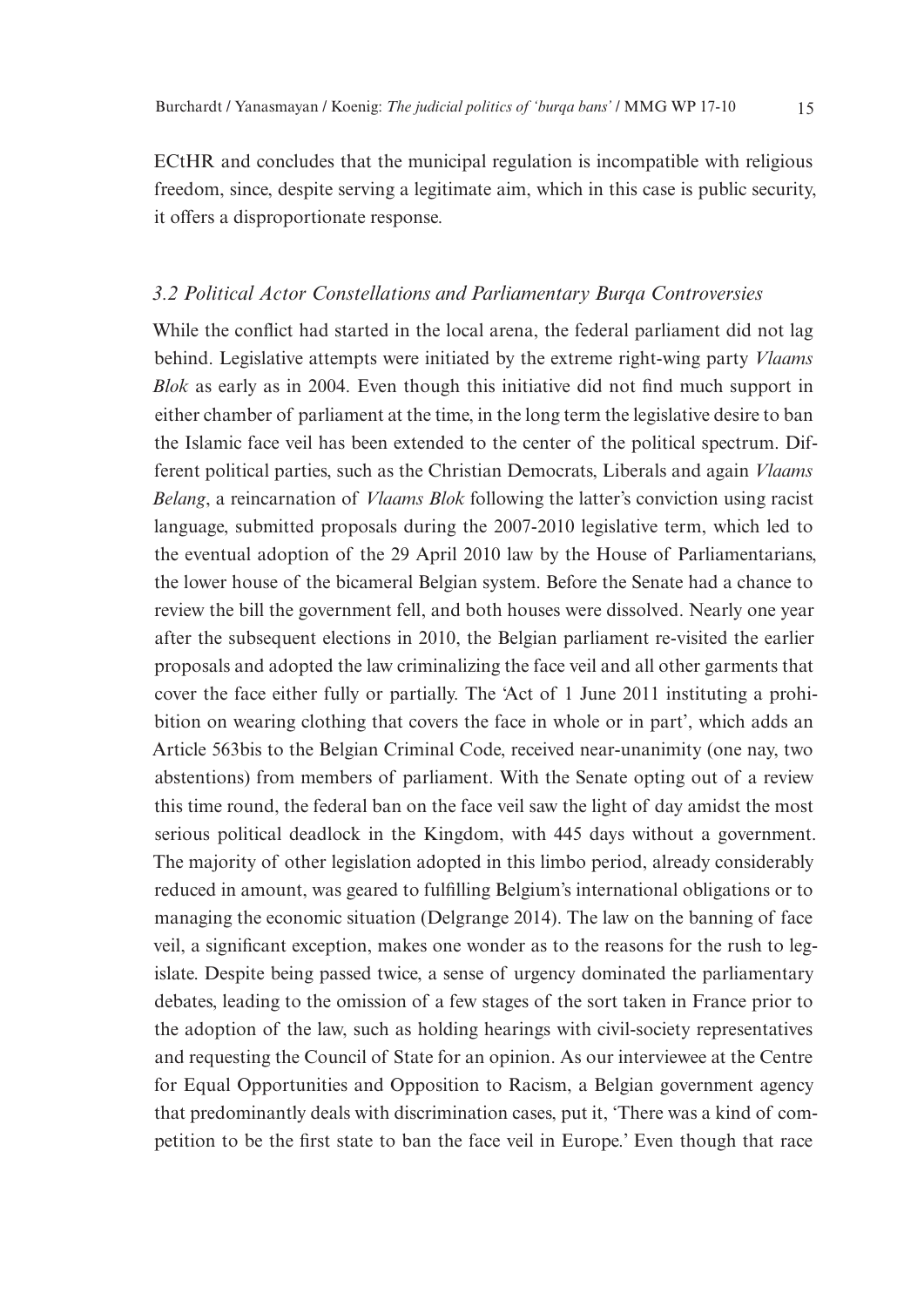was lost due to the unexpected fall of the government, which put Belgium behind France in this respect, the interest in legislating did not fade away. On the contrary, the April 2010 attempt had shown the uncontested nature of this law and gave the politicians a golden opportunity to reaffirm national unity at a time when it was to be found nowhere else. Therefore, Fadil (2014) is right in suggesting that the Belgium ban was in the first place an expression of sovereign state power at a moment of deep institutional crisis.

As we explain below, some urban administrations in Spain such as Lleida pursued burka bans to promote a political agenda regardless of the legal outcome. Similarly, Belgian parliamentarians were more interested in 'sending a message,' and they did not want take the risk of it being undermined through its possible rejection by the Council of State, as was the case in France. In the words of one deputy from the Francophone liberal party (*Mouvement Réformateur*):

A clear message should be conveyed to some representatives of the judiciary on our values and public safety: the political world will maintain its position. Aside from public safety, our core values are at stake here. These are also shared by a number of Muslims, but this is a first step against Islamism, which is currently growing in our country. Just like France, which has taken steps in the matter, the adoption of this bill is an outstanding message to the world about owning up to our values of women's dignity and liberty and Enlightenment.' (Parliamentary Document DOC 53 0219/004, p.11, 18 April 2011, authors' translation)

As these words show, central to this initiative was the desire to disseminate an image of a cohesive society to which certain values such as gender equality are a *sine qua non* for membership. The interventions in parliament were different shades of the same color, with strong agreement on how burkas dehumanized women. For an overwhelming majority, the oppression of women that is incarnated in the burka touches the very heart of the principle of *vivre-ensemble*. While some political actors perceive wearing a face veil as an act of the rejection of Western and Enlightenment values, others see it at best as a huge impediment to further integration and emancipation. Therefore, the ban is conceived as a first step in an 'emancipatory mission' that needs to be continued through other measures at the community level. Yet, for a minority of deputies, it is not so much what the burka symbolizes for gender equality that damages *vivre ensemble*, but the very act of hiding one's face. The lack of identifiability that comes with it is thought to hinder dialogue, sociability and civility, which are essential values of an open society. It will be seen later that it is in fact this particular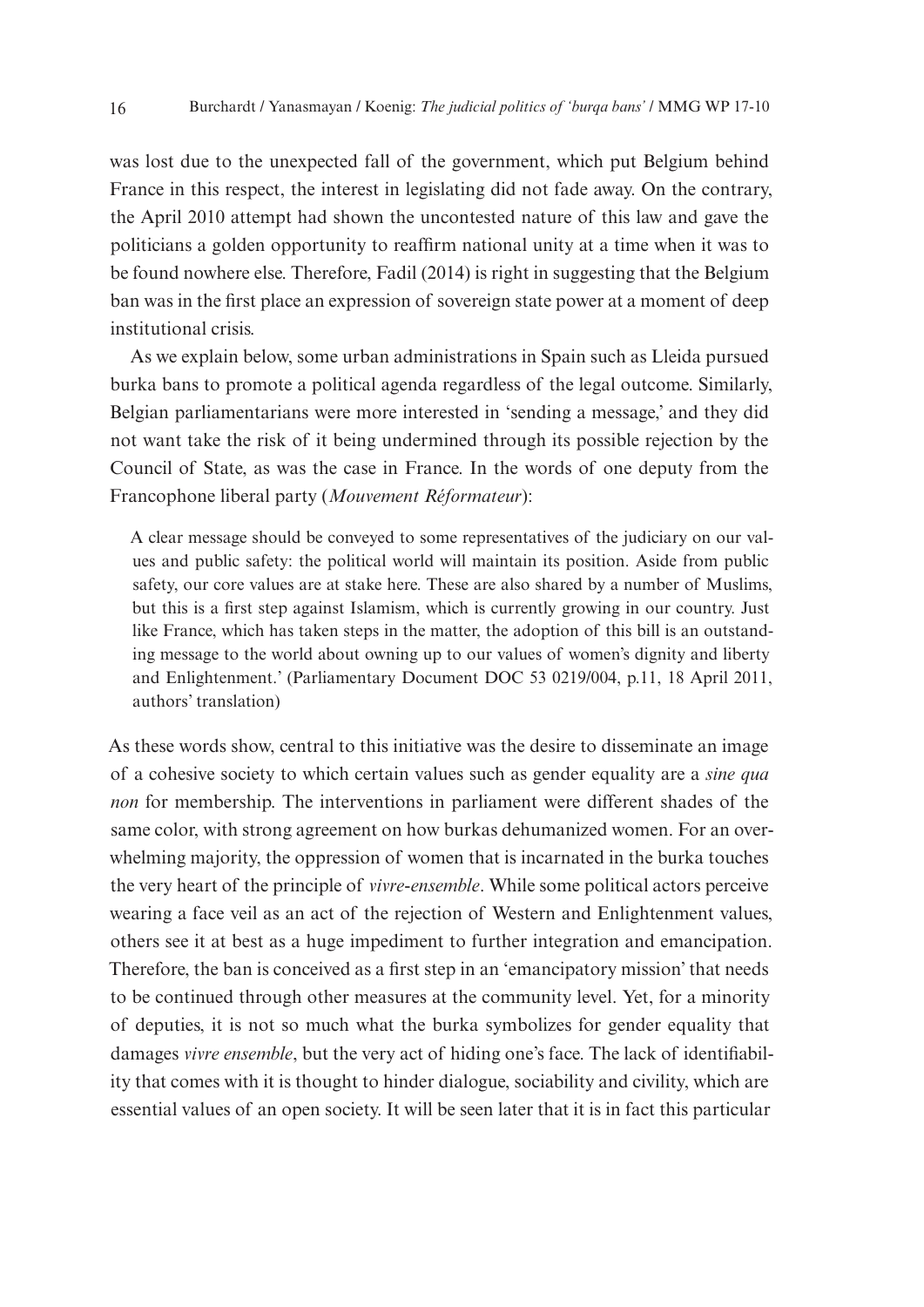conceptualization of *vivre ensemble* that has gained ground in the judicial debate in both Belgium and Spain, as well as in the ECtHR.

The debate in the Belgian parliament was almost solely focused on the face veil, with only the Francophone socialist party (*Parti Socialiste*) representative claiming that burkas were included within the scope of the law but were not being targeted exclusively. On the other hand, one of the Flemish liberal parties (*Libertair, Direct, Democratisch*) proposed to ignore political correctness by tabling two amendments explicitly citing Islamic clothing, which were both rejected. To be clear, public security was one of the main arguments made in favor of the ban during the parliamentary debates, though it was certainly considered less significant compared with *vivre ensemble* and gender equality.

#### *3.3 Changing Justificatory Repertoires*

Once the law had been adopted and the conflict subsequently transposed to the judicial level, this priority ranking was modified due to the judicial field effects. In its written defense submitted to the Constitutional Court, the Council of Ministers held that public security was one of the legitimate objectives of the law, along with *vivre ensemble*. Taking off one's face veil during an identity check was not deemed sufficient, as it would prevent other forms of identification, such as witness accounts and video-surveillance. Therefore, the debate on the general ban on the burka in public was tied to the increasing presence of surveillance cameras and the notion that personal identification is less and less a matter of policing and increasingly one of permanent identifiability.

Evidently, this way of conceptualizing the ban had not appeared credible to all the actors involved in the conflict that have noted the discrepancy between the preparatory works and the language of the law. However, the head of the Muslim Executive in Belgium, as stated above, the official interlocutor between Islam and the Belgian state, told us in an interview that he believes identifiability to be 'the principle motive of the law, which is sufficient to persuade everyone.' His conviction should be read against the background of the disparaged status of the Muslims Executive and therefore their non-involvement in the court case can be seen as an attempt to protect what is left of the legitimacy of his institution. In the same vein, he also underlined that the law was not an attack on the core of Islam: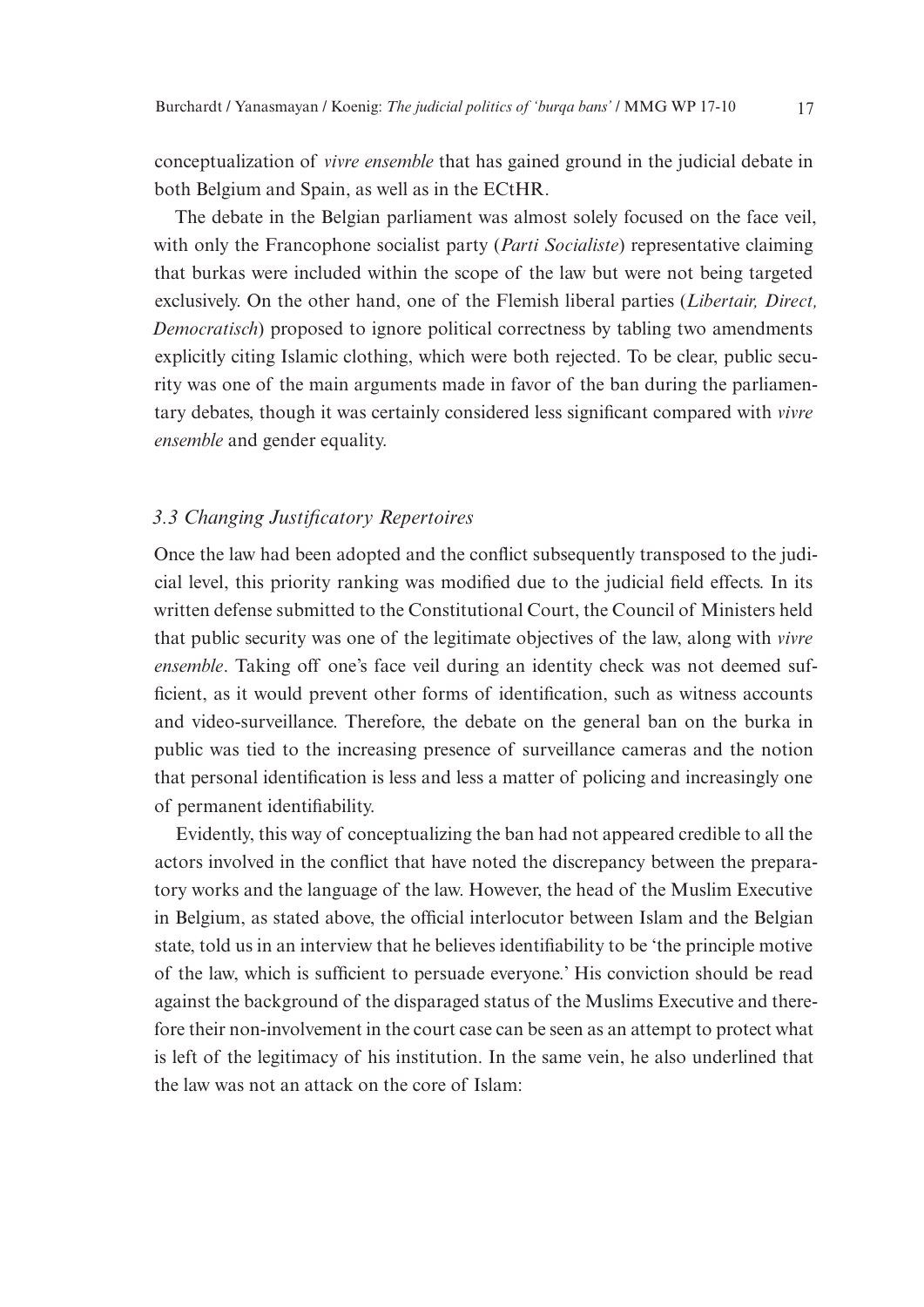We should make the distinction between hijab and burka. The latter is not an uncontested practice among Muslims and is clearly not a requisite. It is more of a regional interpretation. So the current law does not concern us a great deal, but it should not be used as a first step to ban hijab or halal meat. (Interview, 25 July 2013, authors' translation).

He thus reinforced the hierarchization of religious practices, already implicitly established by the federal legislators, which treated burka wearing not as a Muslim religious practice, but rather as a withdrawal from Western society, the values of which are shared by Muslims and non-Muslims alike. This is why, even though the parliamentary debate focused almost exclusively on Islamic clothing, political parties expressed their surprise that the discussions took a 'religious turn'. Since the face veil was not perceived as a religious practice to start with, they reasoned that the law had no intention to limit religious freedom. Therefore, with the exception of the Ecolo/ Groen! Bloc, the implications of the law for religious freedom did not constitute a major worry for the deputies. On the other hand, the Ecolo/Groen! Bloc raised concerns about the potential conflict with fundamental freedoms, relying on the recent reports of human rights organizations such as Amnesty International and Council of Europe recommendations that such general bans should not be introduced. They also warned the deputies that the ban could be perceived as indicating increasing Islamophobia. However, along with the group's request to consult the opinion of the Council of State, these recommendations were quickly dismissed, as they were deemed to be delaying the process.

The reluctance to engage with the implications of the law for religious freedom also needed to be altered once the conflict was moved to the judicial arena. When the law was challenged in the Belgian constitutional court, with a speed comparable to that of its adoption, exactly one day after its publication in the official gazette, the violation of religious freedom was one of the main arguments of the countermobilizers. This first application in late July 2011, which over the year was followed by three more applications, entailed pleas for both the annulment and the suspension of the law. It should be noted that not all the applicants were in agreement with each other, and not all of them prioritized religious freedom as a ground on which to appeal against the ban. In fact, a variety of legal principles were cited by the applicants and the NGOs that offered third-party interventions: freedom of expression, right to a private life, freedom of circulation, right to liberty and security, right to the dignity of life, freedom of association and the principle of non-discrimination. Evidently not all of these pleas carried equal weight in the appeal process. However, our interview with the principal lawyer for the applicants reveals that this prolifera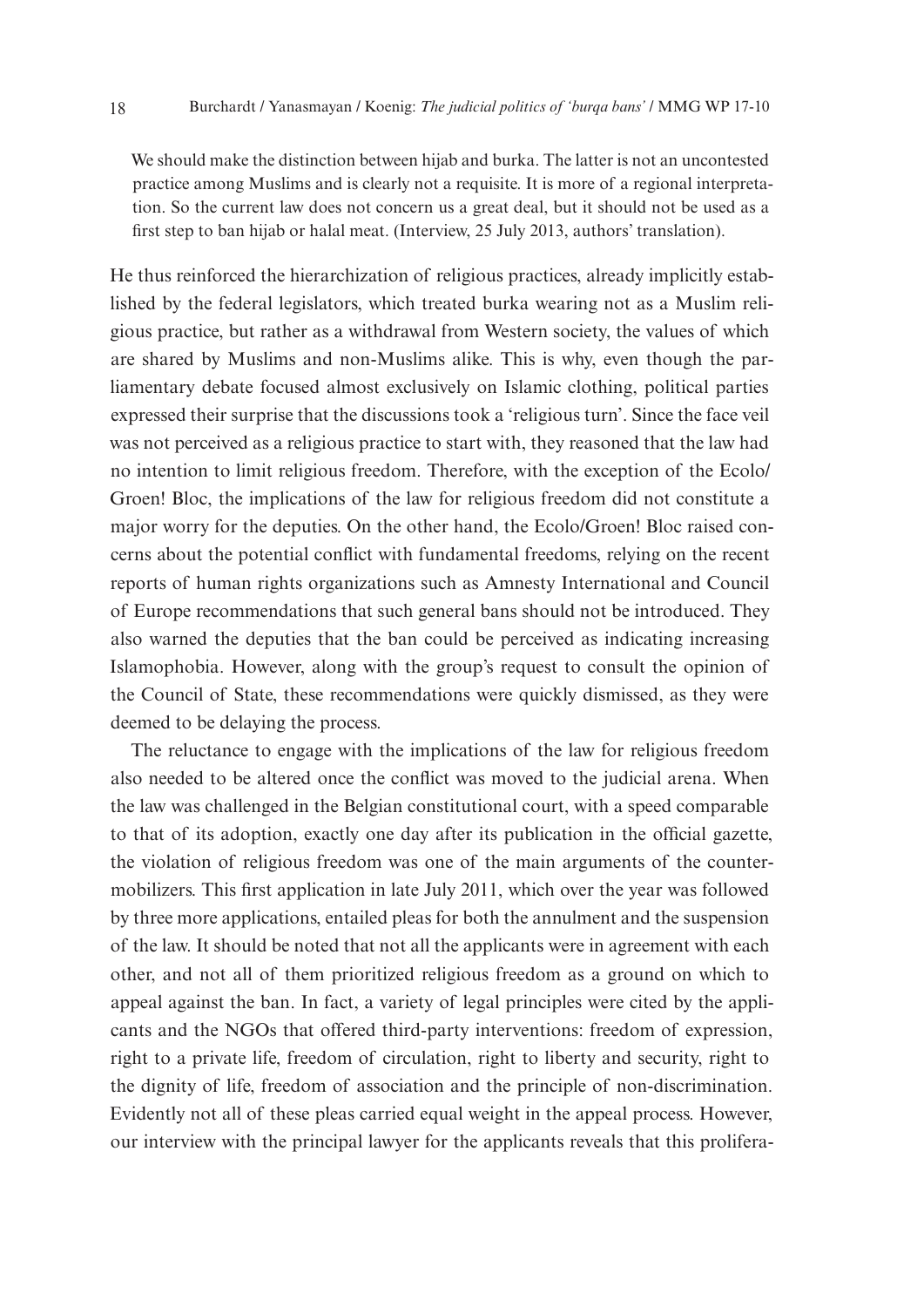tion of principles was intentional in order to make the point that the law does not only target Muslims:

It was good to have applicants from different backgrounds. We had two persons who did not raise religious freedom, they were also not at all Muslims. It is not only Muslims who are affected (…) All the pleas introduced were important to me. They are ultimately related to each other, but indeed freedom of religion and the right to a private life took precedence. This latter was particularly important for non-Muslims, but the Court did not follow that argument, which I find almost more important, as it applies to everyone. (Interview, 12 September 2013, authors' translation)

The NGO Justice and Democracy, which was cooperating closely with the principal lawyer in the case, also confirmed that its application took the form of a comprehensive strategy that sought to cover all the possible grounds by mobilizing the right people in order to increase their chances of success. On the other hand, Justice and Democracy itself focused more on the freedom of religion in appealing against law, which they thought was 'aimed exclusively to stigmatize and attack Islam'.

Public security is the only legitimate aim for this law, but other illegitimate discussions have also been held. Is this part of Islam? This is not the state's business to decide. The dignity of the person? If the person is wearing it out of her free will, it is up to her to decide the level of dignity. As for security, there is already a law regarding the police. There is no need for a new law: further clarification could be brought about with a ministerial circular, which could stipulate the unveiling of the face in course of an offense or in suspicion of an offense. We are therefore of the opinion that there is a violation of the principle of proportionality in the current law.' (Interview, 24 July 2013, authors' translation).

Other actors involved in the case also tried to broaden the debate beyond the burka. For instance, the francophone branch of the Human Rights League chose to introduce an appeal strictly on the principle of subsidiarity, that is, it objected to the use of penal code as a sanctioning mechanism. However, the introduction of a different basis for contesting the law was not so much geared to increasing the support base for countering the ban, but rather stemmed from a cautious stance adopted to distinguish the League's position from those of the other applicants:

We did not want to take a pro position on wearing the full veil. It was not that at all, and I think for some it was pretty sensitive – they did not want the League to appear as an association that supports it. But it seemed important to us to raise this argument. We wanted to intervene *only* on that point. And since no other organization has raised this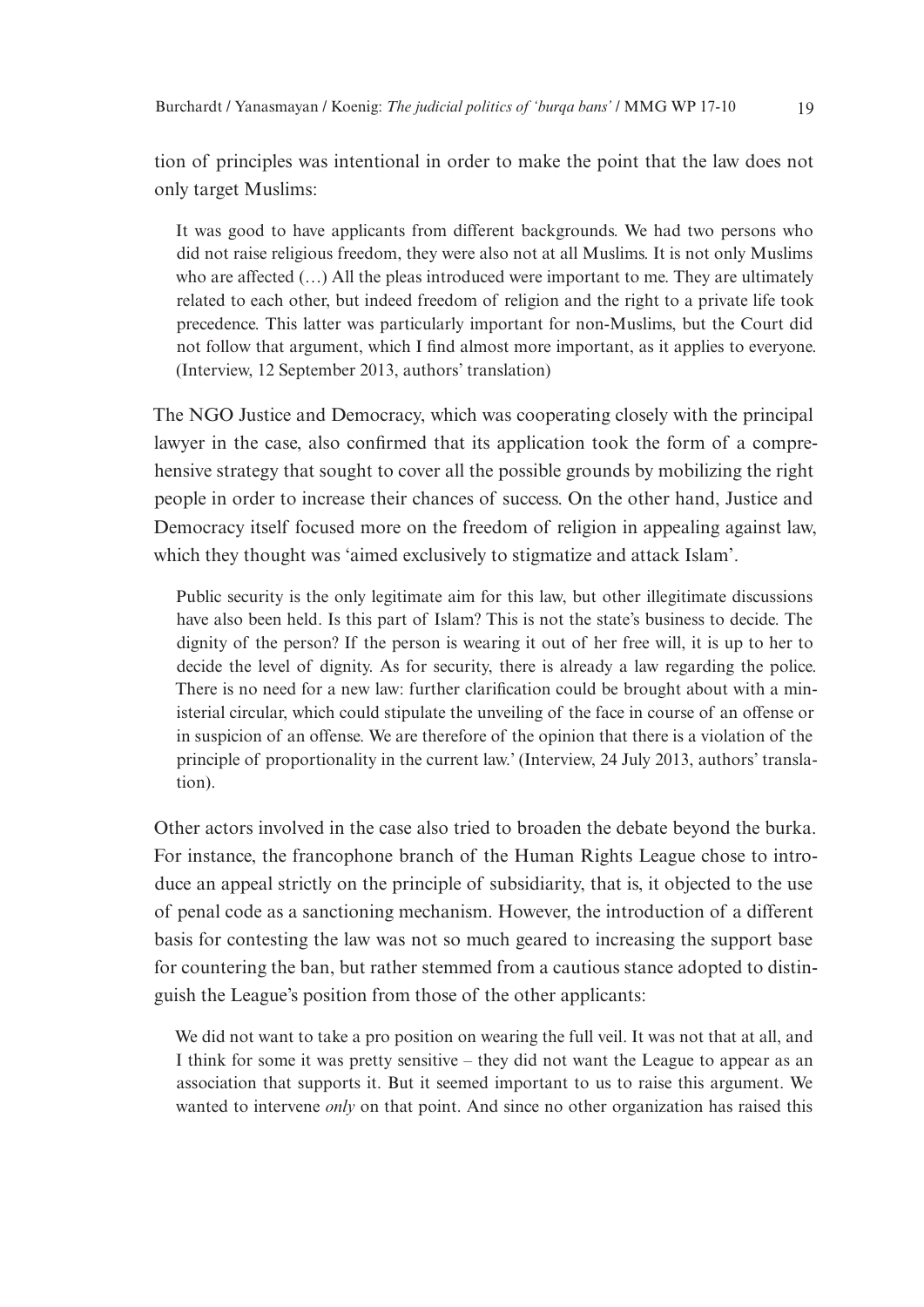argument in their appeals, we suspected that the other pleas would be developed on the basis of Article 9.' (Interview, 10 September 2013, authors' translation)

Similar concerns about appearing to support the face veil were voiced by the Flemish League of Human Rights, which also made a third-party intervention, and the Centre for Equal Opportunities and Opposition against Racism, whose intervention to the debate remained limited to the press releases issued prior to the adoption of the ban. Even though ultimately the Flemish League went to the Constitutional Court to contest the law, mainly on the basis of the disproportionality of its implications for freedom of religion and of speech, the lawyer we interviewed admitted that this was a divisive issue within the board, as some members felt uncomfortable attacking a law that 'tried to protect gender equality'. That is also why there was a decision to wait for initiatives from other parties first and then join in as a third party, rather than appeal against the law directly.

Yet, the decision of the Court, which rejected both requests to annul or suspend the law, concentrated more on the issue of the violation of religious freedom. It is also in this context that the Court assessed the legitimacy, necessity and proportionality of the three objectives it had identified on the basis of parliamentary debates, namely public security, equality between men and women, and *vivre ensemble*. In its own reasoning, the Court connected the latter two aspects to the issue of individuality. Since the burka allegedly takes away the capacity of being an individual, even if it is worn of one's free will, it hampers not only membership in a democratic society, which is the very core of *vivre ensemble*, but also equality between men and women. The conceptualization of *vivre ensemble* that builds on an understanding of social interaction that is inevitably interrupted by the concealing of the face has also gained ground in the *S.A.S v. France* decision of the ECtHR. Therefore, in being transposed from the political field to the judicial one, the argument of *vivre ensemble* had to shed some of its layers and adapt to the logics of this new field. This refashioning of the argument of *vivre ensemble* due to the effects of the judicial field has not only standardized justificatory repertoires for the ban but also facilitated its spread across different settings.

We now turn to the Spanish case, where we discern a similar standardization of justificatory repertoires in the judicialization of the conflict – despite stark difference in the origins and judicial outcomes of controversies over full-face veils.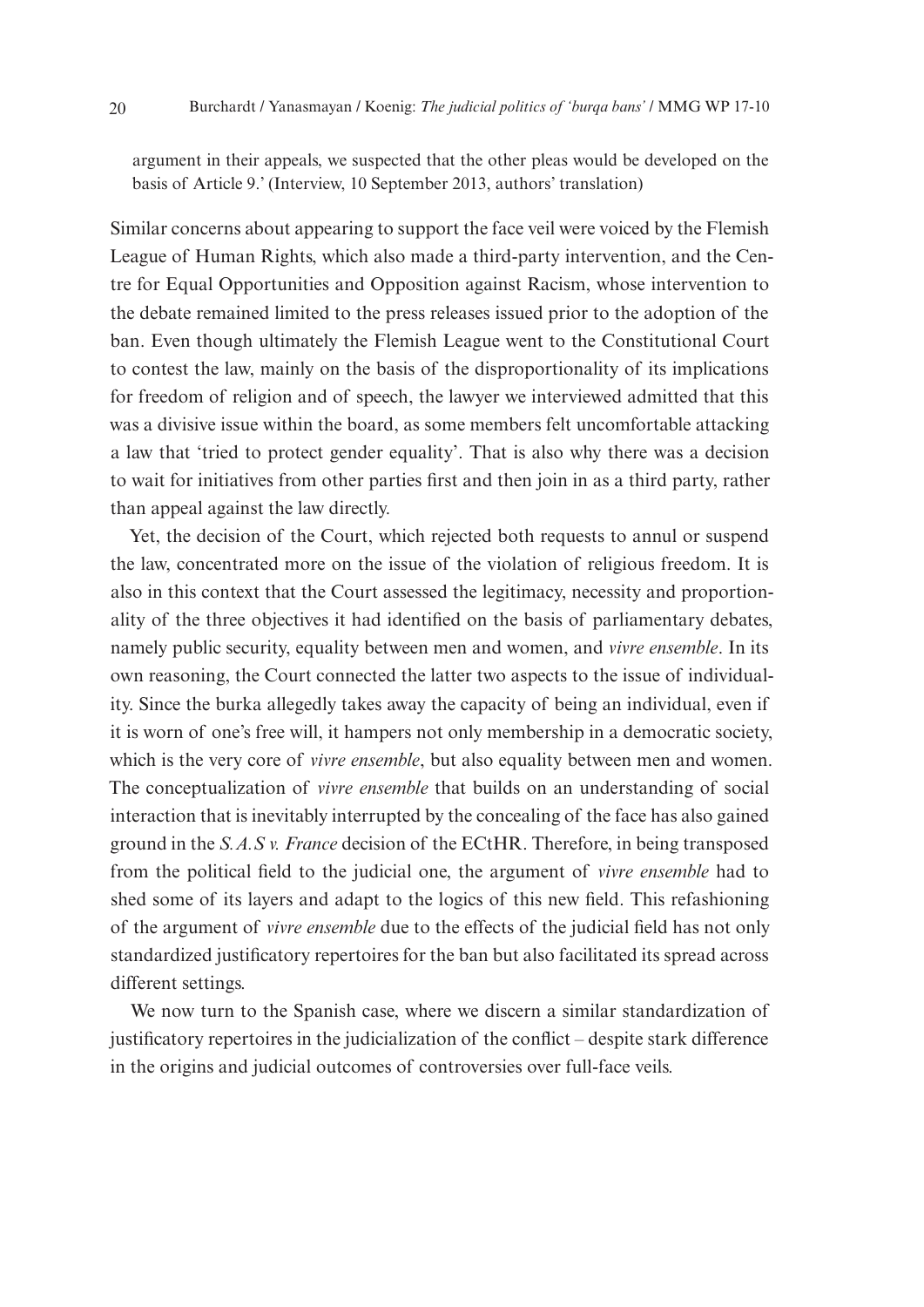# 4. Contesting the *Burqa* Ban in Spain

As in Belgium, these judicial controversies are situated in broader trajectories of state policies towards religion. Spain's constitution of 1978 declares the state to be non-confessional (in Spanish original: "*a-confesional"*) and neutral towards religion, recognizing the separation of church and state and the liberty of conscience. At the same time, the constitution stipulates that the state established cooperative relationships with the Catholic Church and other confessions while a separate law on religious freedom was passed in 1980. In 1989, the Spanish state officially recognized Islam as a "deeply rooted" religious tradition, and in 1992 signed agreements with the Islamic Commission of Spain that established a series of privileges, including the right to religious accommodation in public institutions, Islamic religious education in public schools and the right to take time off from work to celebrate Islamic holidays (Astor 2015: 252-253). Up until now, most high-level court cases around religion concerned institutional privileges of Catholicism rather than the rights of religious minorities. It is against this backdrop that judicial battles over full-face veils have emerged in two separate developments. On the one hand, there were several attempts to discuss burka regulations in the national parliament in Madrid and the Catalan regional parliament in Barcelona. However, while failing we also explore these attempts in order to appreciate subsequent changes in political argumentation. On the other hand, there were local-level debates in Catalan cities, which are more important as they effectively led to bans, albeit short-lived, and triggered subsequent legal counter-mobilizations.

While between 2010 and 2014 Catalonia saw a whole series of municipal regulations on face-veiling, we see dynamic changes in the argumentation and legal repertoires that are mobilized in these debates and regulations resulting to an important degree from the parallel counter-mobilization. The political discourses in favor construed the ban as (1) an instrument in the fight against radicalism and necessary (2) for public safety and security (the ability to identify individuals), (3) the defense of Western culture, (4) gender equality and (5) the preservation of people's tranquility. Arguments against the ban included the notion (1) that whether to cover one's face or not was a private matter, (2) that it was prompted by populist politics and increasing islamophobia, (3) that city governments had no competence to rule on such freedoms, and (4) that there was no proof that people's tranquility was being disturbed. As we shall see, in the judicial arena the question of Muslim radicalism only played a minor role, while concerns over freedom of religion, which were periph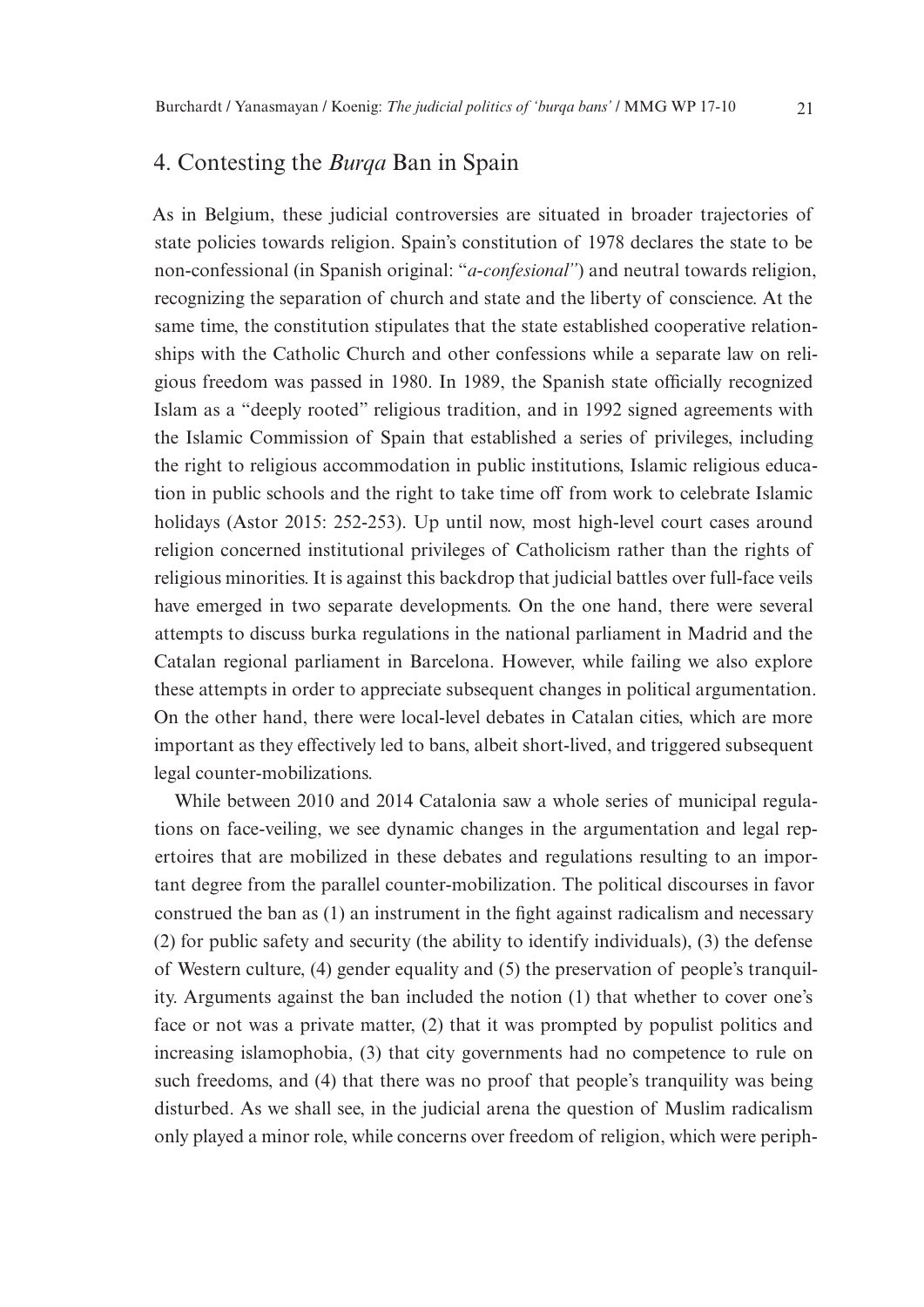eral to political pro-ban discourses, became central, as did concerns over gender and safety. Simultaneously, the argument regarding the defense of Western culture was linked to and reinterpreted in light of the idea of 'tranquility'. Arguments against the ban remained remarkably stable across the different arenas of contestation. We now consider these changes in terms of judicial field effects step by step.

#### *4.1 Political Actor Constellations I: National Electoral Politics*

On 23 June 2010, Spain's second chamber, the Senate in Madrid, approved a motion presented by the main conservative party, the *Partido Popular* (then in parliamentary opposition), to ban face-veiling with the support of the Catalan center-right party *Convergencia i Unio* (CiU). The motion suggested banning wearing the burka in public buildings and justified it with reference to the ability to identify individuals, allow visual communication and ensure gender equality. Most observers concluded that these parliamentary maneuvers were driven by the dynamics of Catalan regional elections suggesting the CiU sought to mobilize its electorate with a tough stance on the burka. Just one month later, the national parliament rejected the motion by majority vote of the socialists.

In the Catalan parliament as well, there were three separate attempts to submit face-veiling to parliamentary debate and regulation, which were put forward and rejected by different party coalitions. Thus, in 2010 the *Partido Popular* presented a motion in the Catalan parliament, only for the center-left government parties (PSC/ ERC/IVC) to reject it by simple majority. Three years later, on 24 April 2013, the Catalan parliament rejected another motion to debate burka regulations, this time presented by the new center party, *Ciutadans*, which demanded a change in the law on religious freedom that would recognize wearing the burka as discriminatory against women and a security threat. Parties that were pushing the issue at one point stopped it at another point, depending on whether they were in government or opposition, and accusing the opposing parties of using the issue for electoral purposes. We argue that the lack of political majorities in favor of face-veiling regulations ceded these regulations as a contested terrain to local controversies. This lack is partly explained by the absence of significant right-wing populist parties<sup>4</sup> and related tendencies to push parties of the center into anti-Muslim symbolic politics. Interestingly, munici-

<sup>4</sup> For a similar impact by right-wing parties on restrictive citizenship policies, see Howard (2009).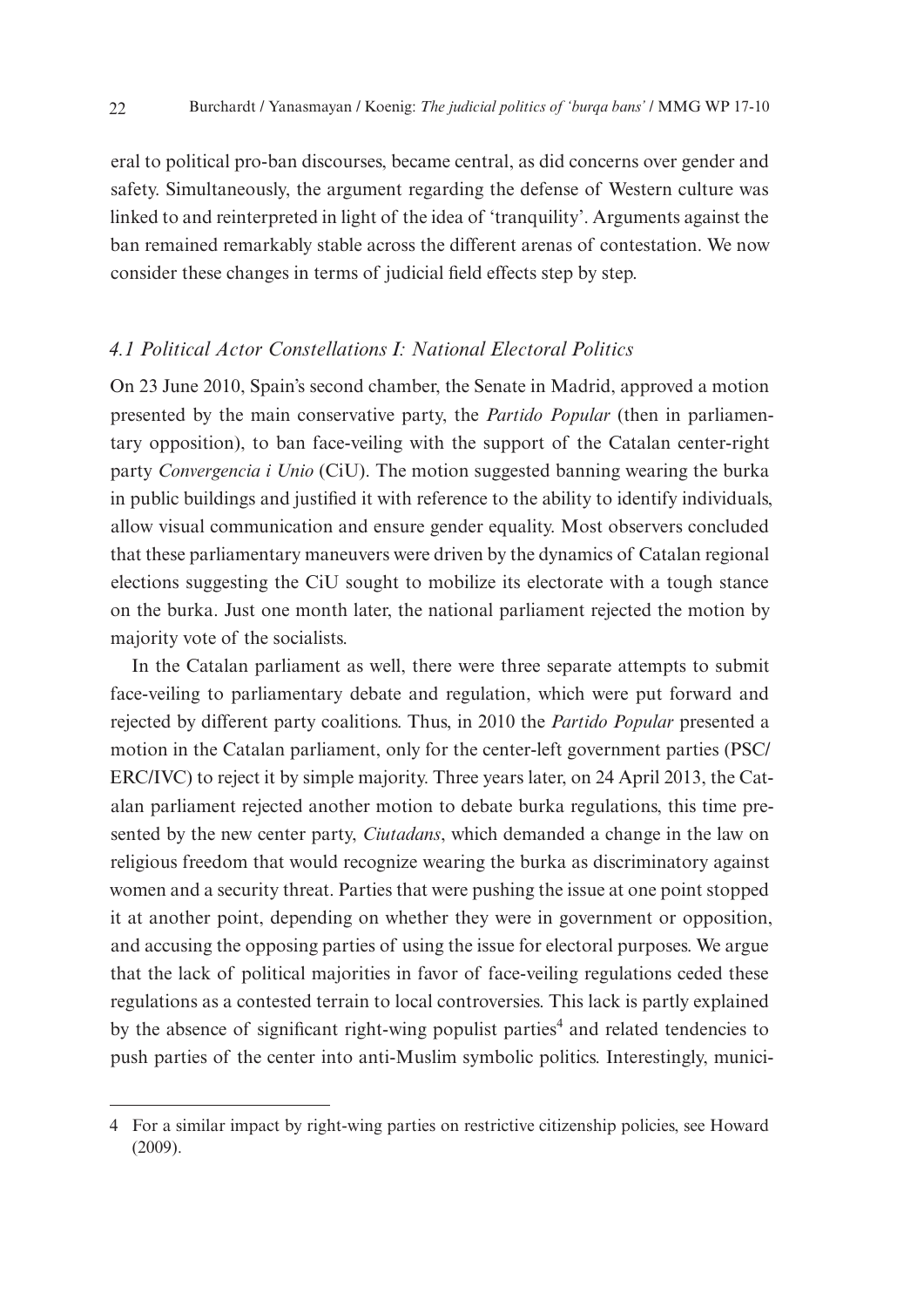pal bans occurred in Catalonia as the only Spanish region with a moderately successful right-wing populist party, the *Plataforma per Catalunya* (Catalonian Platform, but its electoral influence was restricted to the municipal level. As we show below, local pro-ban politicians and activists drew on local discourses to gain popular support that worked against their institutional dis-embedding and eventually weakened their legal value.

## *4.2 Political Actor Constellations II: Contentious Urban Politics of Religious Diversity*

As the first municipality in Spain, on 8 October 2010 the city government of Lleida in the region of Catalonia passed a ban on full face-coverings in spaces belonging to the municipality (public transport, municipal archives, community halls and social service centers) by introducing an amendment to its by-law on public participation and coexistence (*civismo y convivencia*). The analysis of the origins of the conflict reveals that a variety of actors had diverse stakes in it. As a local policy, Lleida's burka ban is closely tied to long-lasting conflicts between the city government and one of the two big mosque communities, one with clear Salafist tendencies. This conflict played itself out in disagreements over an adequate place of worship for this group and about a number of other places the community rented for different purposes. In the midst of these controversies, a small number of women wearing the full-face veil were seen in the streets of Lleida, which was interpreted as a clear sign of the increasing radicalization of local Muslims. The burka regulation was therefore in the first place a political response to this supposed radicalization and framed as 'message' that needed to be sent to Salafist leaderships.

Significantly, there was second mosque community with which the city government maintained good relationships and which was continuously hailed as well integrated and as an example of successful religious coexistence. If the city government framed the ban as a policy instrument in the fight against radicalism and a 'message' to Salafists that their interpretation of religion and their vision of coexistence was undesirable, it was also meant establishing and validating criteria for legitimate religions.

Simultaneously, in all municipalities local burka politics clearly followed an electoral logic, that is, they were instrumentally linked to nativist populist mobilizations and prompted by potential electoral gains. Invariably, burka debates took place in the context of municipal electoral campaigns, and several politicians from center and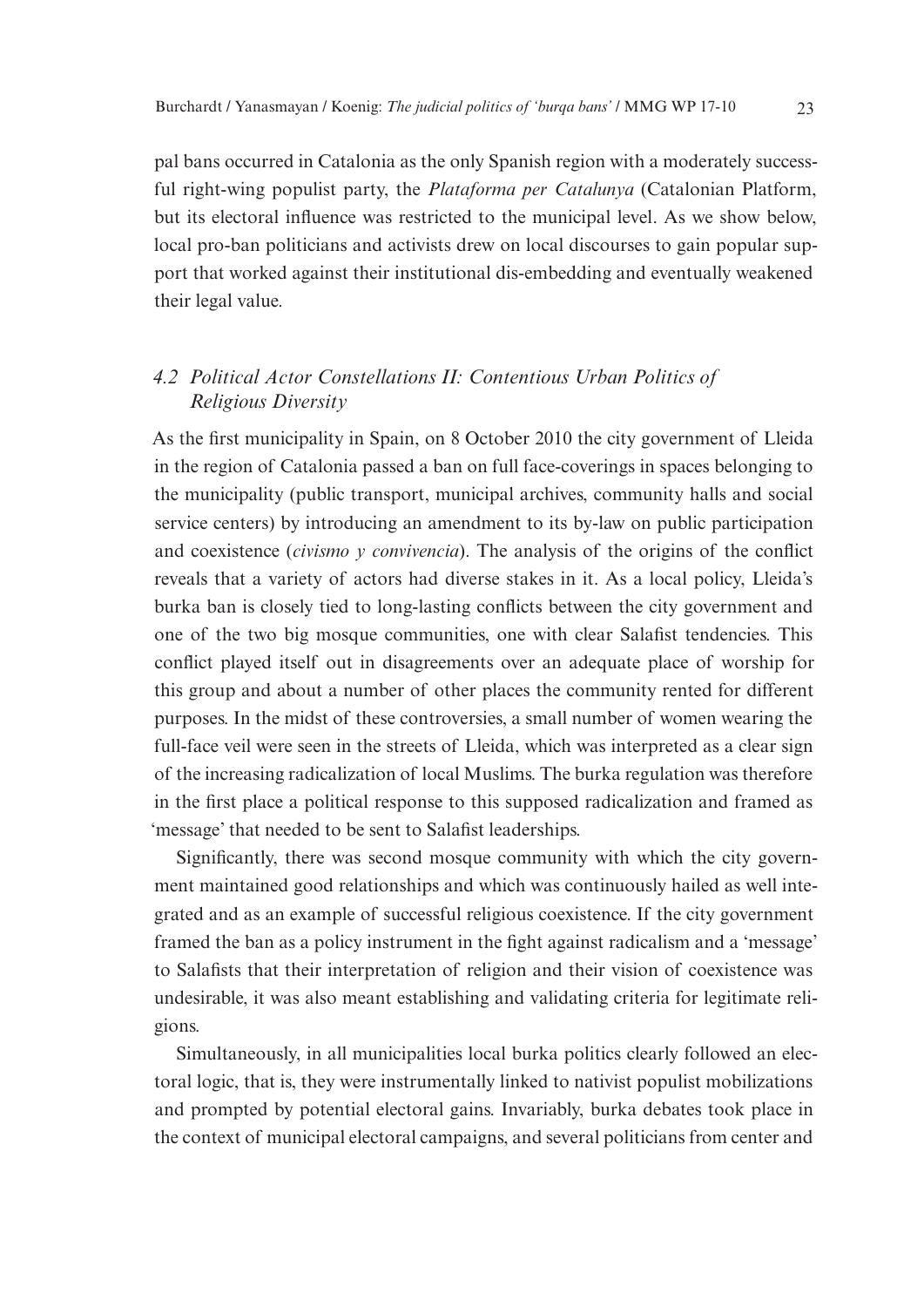center-right parties conceded in interviews with us that the elections played a big role. The mayor of a medium-sized town told us: 'The people were really asking for it, and I knew it would work because public support for the ban was a hundred percent.'

The larger point about burka controversies in the *political field* is thus that electoral logics typically stimulate ban initiatives. However, they also force political actors aiming to create 'democratic majorities' in favor of banning to foreground arguments that are politically the most expedient but might be shaky legally. One example is the reference to gender in Lleida's bylaw. A legal adviser to the city government told us in an interview that he had deleted gender equality from the draft bill as an argument in favor of the ban since, in the light of evidence produced in France on women having freely chosen to cover their faces, legal experts increasingly saw gender equality as an argument *against* the ban. However, as the pro-ban campaign had so deeply invested in the idea of the right to gender equality as an aspect of 'our culture', the mayor insisted on this reference.

This initial constellation of actors consisting of the city government versus the Salafist mosque community quickly gave way to one that pitted the city government against sections of civil society, especially the Watani Association for Justice and Liberty, which appealed against the ban in the Catalan Court of Justice (CCJ). Generally, Catalan civil society was divided over the issue. There were internal discrepancies revealing tensions between feminist and pro-immigrant rights agendas amongst the political left, as well tensions within feminism, with a major Catalan grouping called the Women's Network (Dones en Xarxa) and Lleida-based women's association with a president of Algerian origin vigorously supporting the ban. This, together with the ambivalent stances of Muslim-dominated migrant associations, made it difficult to present a unified discourse. Other Muslim-dominated migrant associations also emphasized their disagreement with the mosque leadership, oscillating in their stance between moral disapproval of burka wearing and doubt about the legal ban as an appropriate response. Thus, the president of a migrant association remarked*:* 

The issue of burka wearing has to do with someone's mentality or that of the family. I think this is a personal decision or a family decision. But the burka has nothing to do with the Muslim religion. The Quran says that women should hide their beautiful parts of their body. But this way, that you can only see the eyes and nothing else, is really a bit exaggerated. But as long as there's no trouble, let everybody wear what they want. (Interview 13 June 2013)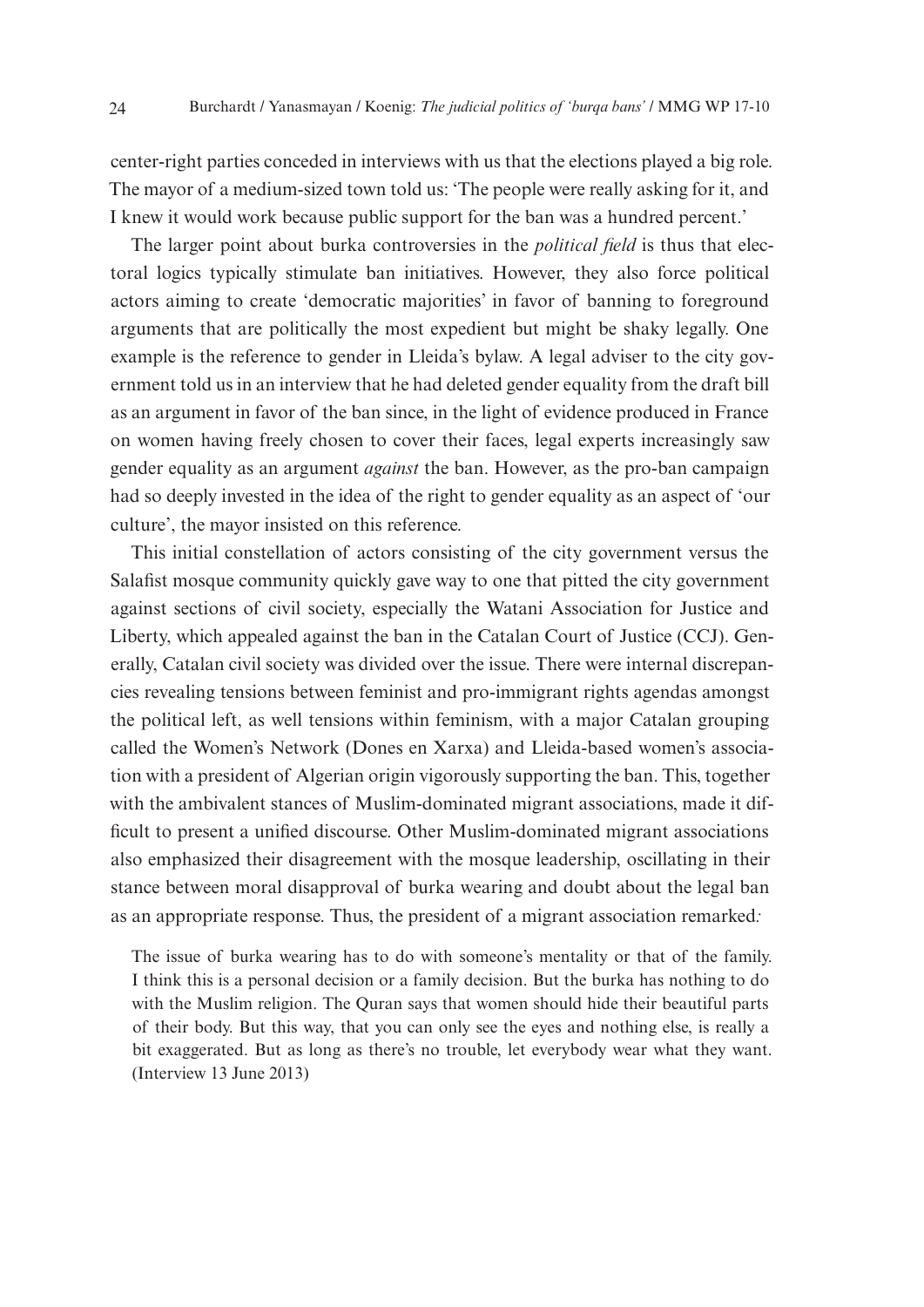#### *4.3 Changing Justificatory Repertoires*

Importantly, an initial shift in discourse related to the very definition of face-covering had already occurred. While both socialist politicians in Lleida and conservative politicians in Reus, who dominated their respective city councils, made no secret of the fact that the prohibition of face-coverings mainly targeted Islamic full face-veils such as burkas and niqabs, eventually the municipal by-laws regulating the prohibition on face covering also included balaclavas and motorcycle helmets. This move was necessitated by the emphasis on security and identification. If full-face veiling was problematic because it hinders the security forces from identifying certain persons as potential perpetrators of crime, or even terrorist acts, this was also true for other kinds of face-covering. As a result, the religious aspects of Islamic face-veiling were removed from the frame and subordinated to issues of security whereby the burka was now classified through taxonomies geared towards policing. This also prompted protest by some sectors of the left, who saw the prohibition as a new level of the surveillance of public space intent on creating transparent citizens. Our interviews show that, while sympathetic to migrant concerns, these groups were generally hostile to religion, described themselves as atheist and rejected any possible coalition-building with Muslim communities.

In July 2010, the Watani Association for Justice and Liberty, led by a young Moroccan with no links to the city's Islamic communities, initiated the counter-mobilization by announcing that he would appeal against the ban with the help of a Barcelonabased lawyer who had accepted the case pro bono. Since neither Watani nor the lawyer had any prior contacts with the field of religion or legal mobilization, they must be construed as individual entrepreneurs, dis-embedded from the local context. After suffering defeat in the Catalan Court of Justice in Barcelona, they took the case to the Supreme Court in Madrid, which eventually ruled in their favor in February 2013.

In its defense, the municipality in Lleida based itself on an article of the Law on Local Governance (Ley de Bases de Régimen Local), according to which local entities had the right to establish a regime that adequately regulated relations of community of local interest and the use of its services, facilities, infrastructure and public spaces. The CCJ recognized that, although such attempts may indeed infringe basic rights, the municipality may regulate 'matters of access to basic rights, especially with regard to manifestations of community and collective life' (TSJC 2011: 10). The disturbance of tranquility is also seen as a matter of the security of public places and is expressly viewed as a matter of the permanent identification of people, not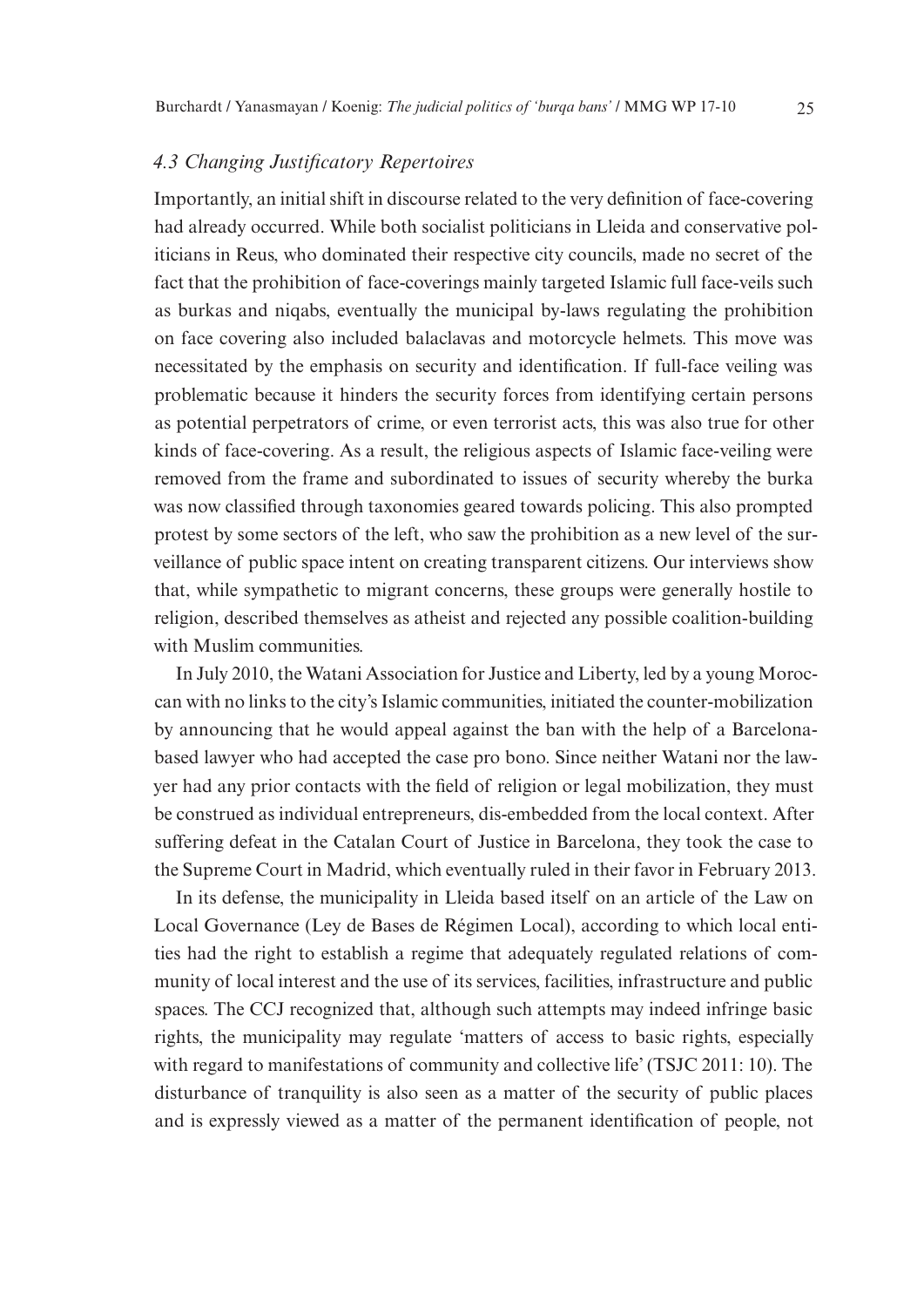occasional as required by security forces. The judges further declared that constitutionally the only limitation on freedom of religion is the maintenance of public order (different from civil security and public security), which – albeit legally underspecified – refers to externally perceivable actual conduct. In conclusion, they argued that freedom of religion never means that citizens can always behave according to their beliefs and that the key limitation is indeed public order. The argument came full circle when the judges drew on prior judgments in which the notions of 'social peace', 'public peace' and 'social harmony' were fashioned as semantically equivalent.

While the CCJ essentially framed the issue of face-covering in terms of the 'necessary' conditions of public spaces, in its judgment the Superior Court in Madrid followed the plaintiffs in their understanding by foregrounding the right to freedom of religion. The judges stated that municipalities had no competence over regulations concerning fundamental rights and that the only constitutional tools able to do so were national laws. 'A municipality cannot, of itself, establish limitations to the exercise of fundamental rights in municipal spaces' (TS 2013: 38). In addition, they denied that this was a matter of 'local interest' and stated that there were no sociological grounds justifying the ban. Simultaneously, however, the judges also declared that their verdict was not an answer to the question of whether the Spanish constitution allows a general burka ban of the sort implemented in Belgium and France, and it left open the possibility of a state law regulating the wearing of burkas.

Both judgments recognize that regulating full-face veiling touches on questions of fundamental rights, as they recognize that some Muslim women see wearing a burka as a religious practice and thus as an issue of the freedom of religion. However, they are deeply divided over whether the municipality has regulatory competences based on different interpretations of the notion of 'local interest' and on the existence of evidence for the disturbance of tranquility. Importantly, in the CCJ judgment the notion of tranquility that face-veiling presumably disturbs acquires the status of a property of 'Western culture':

In our – Occidental – culture, hiding one's face in quotidian activities disturbs the tranquility of others because it implies the lack of visibility of an element that is essential in terms of identification, which is the face of the person who is hiding it. For various reasons, the same effect of disturbance is not produced in other situations, as in the exercise of certain professions, hygiene and security at the workplace, public festivities or climaterelated practices. (TSJC 2011)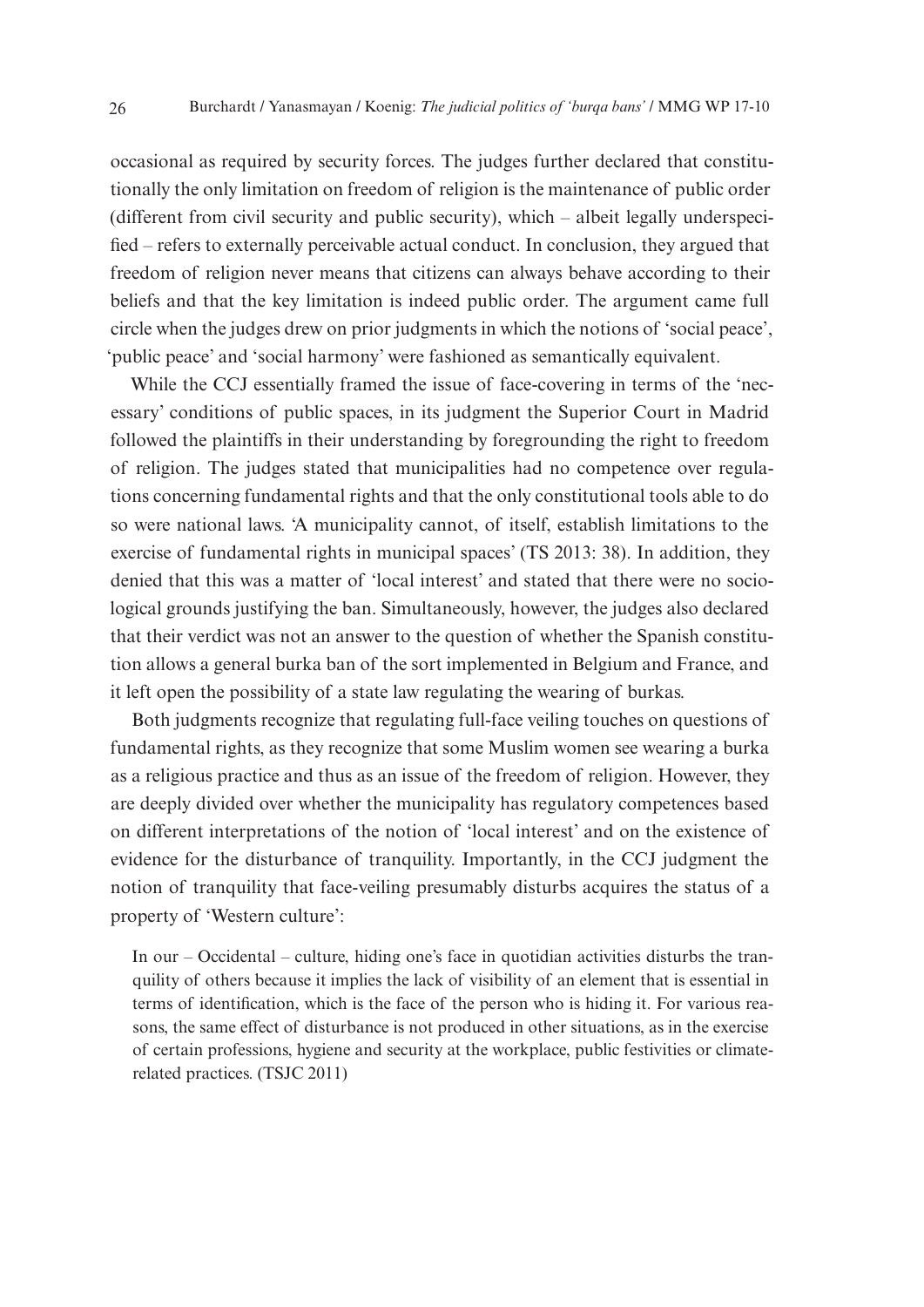While the framing of the visible face as a marker of Western culture predates the judgment, it also seems that the framing's judicial consecration imbues it with a higher status and makes it more authoritative. Thus, in an interview conducted after the CCJ decision, the mayor of Reus and pro-ban activists drew on it:

At least, in our culture the visage shows the face, and the face is the mirror of the soul. If you are happy, one can see it in your face. If you feel hate, it is reflected in the face. In conversations, through the eyes and the expressions you show what you think and whether what you say is true or whether you are lying (interview 30 January 2015).

While the Supreme Court decried the lack of 'sociological' evidence for the cultural argument, it was taken up prominently in *S.A.S. v France* and expressed through the concept of 'living together' that was central to the ECtHR decision. Furthermore, the judgment ties the notion of the 'tranquility of others' to ideas about the face in Western culture in legally novel ways. In the Spanish context, 'tranquility of others' has hitherto been used in the context of noise disturbances caused by, for example, construction activities. Since the burka, like any other element used for face-covering, is not noisy in the same sense, a semantic shift has obviously taken place whereby 'disturbance of tranquility' now seems more closely related to French or Belgian and ECtHR understandings of 'living together'. And while the Spanish concept of *convivencia* encapsulates very similar meanings of 'living together,' its official use is typically limited to the realm of policy.<sup>5</sup>

#### *5. Conclusion*

In this article, we have explored the transformation and standardization of the justificatory repertoires when the claims they are meant to authorize and legitimate are no longer directed to imagined political constituencies but to courts, and when the criteria by which these claims are adjudicated shift from political expediency to legality and constitutionality. The focus on '*burqa* bans' is particularly apt for analyzing

<sup>5</sup> Referring to the experience of peaceful interreligious coexistence between Muslims, Jews and Christians in Muslim-dominated medieval Al-Andalus, and more generally to the practice of active engagement in shared public spheres, the notion has been intellectually influential and is culturally resonant. However, it must be distinguished from the Catalan *Convivència*, which was coined and taken up as a general policy guideline to promote tolerance between Catalans and Spaniards after the end of the civil war (e.g. government and administrative units concerned with civil rights, integration and social cohesion are often called 'civismo y convivencia' (public spiritedness and coexistence).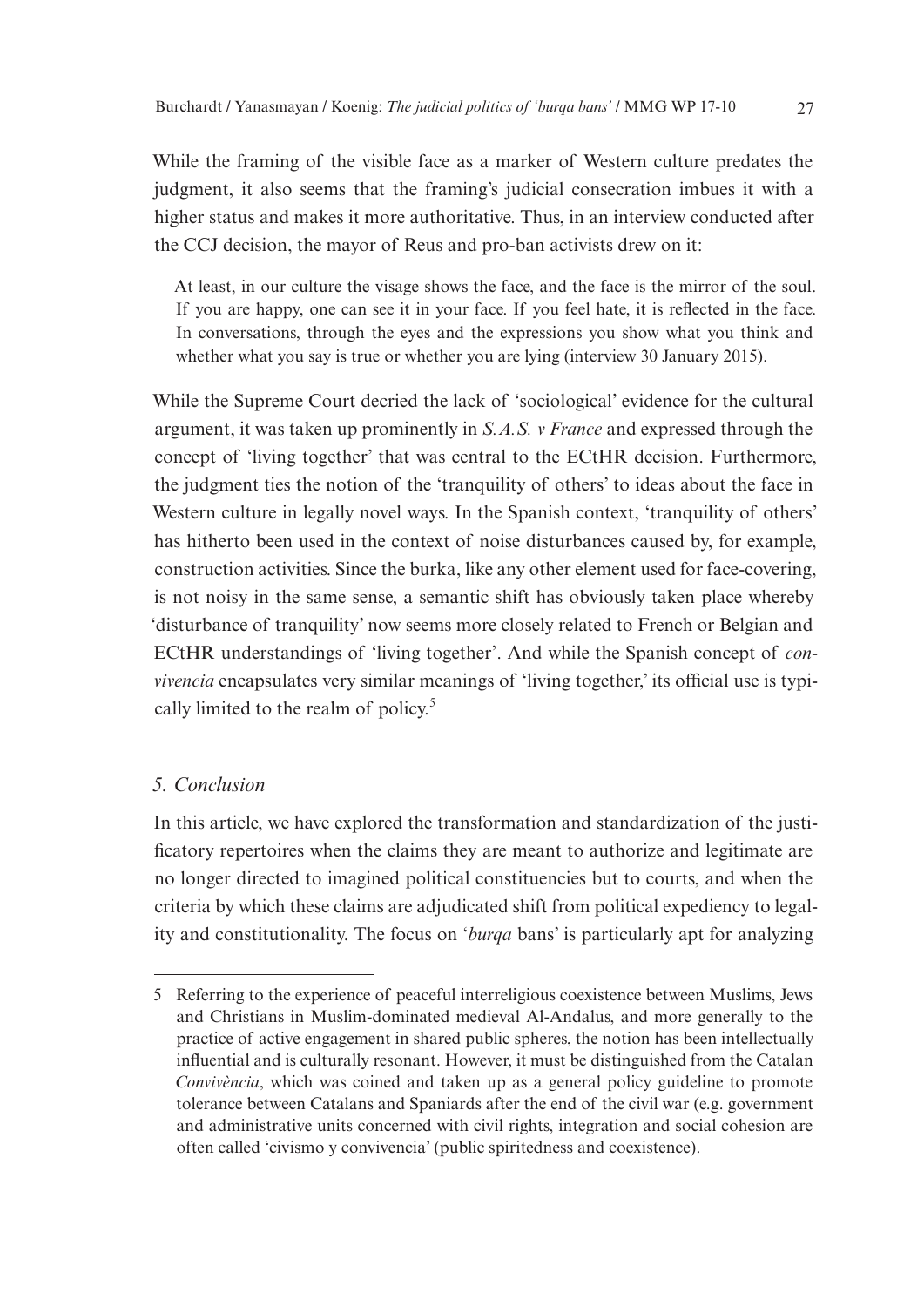these processes, since the judicial politics of religious diversity has emerged as one of the most highly contested areas of human rights-related jurisprudence. Adding to the existing literature on full-face veiling, we have compared two hitherto understudied cases of *burqa* prohibitions that give us a great opportunity to test our argument about the standardizing effects of the judicial field – even prior to the obviously standardizing effects of transnational court rulings such as *S.A.S. v France*. Belgium and Spain differ strongly from each other in terms of the institutional framework, local conflict histories and judicial outcomes (one in which the courts upheld an existing ban, and one in which legal counter-mobilization succeeded) – and yet in both cases similar changes in justificatory repertoires can be observed over time. Indeed at first sight, the diverging court outcomes might give the impression to contradict neo-institutionalist assumptions about legal convergence occurring in transnational institutional environments. However, as we have shown, these divergent judicial outcomes, which are to great extent due to different conflict trajectories, camouflage the standardization of justificatory repertoires that has taken place. Both cases show how, with increasing detachment from local constellations of conflict, the judicial repertoires of justification that are used by competing parties as well as the courts tend to become standardized and reduced to specific ways of legal reasoning.

Based on these empirical findings we want to highlight three conclusions, which have broader implications for the law and society literature concerned with processes of judicialization (see Roesler 2007). First, the judicialization of politics obviously exerts pressures on actors to articulate their claims in legal vocabularies, thus altering their repertoires of justification once they enter legal fields. In our two empirical cases, local mobilizations involved a variety of actors with different claims, and yet judicial battles zoomed in on the right to religious freedom and its limitations. This was so despite the fact that the laws under scrutiny actually refrained from explicitly banning Islamic clothing and could have been interpreted from other perspectives as well. What this suggests is that judicial fields have today become relatively autonomous, forcing political actors to invest in struggles over forms of symbolic capital that are specific to these fields (see Dezalay / Garth 1996).

That said, our analysis also suggests, secondly, that judicial fields are not fully independent from neighboring political fields. The concept of 'living together' indeed pinpoints the major point of convergence between both political and legal fields and illustrates what we have called practices of translation that interlock political with legal languages. In political discourses, political actors have often mobilized, inter alia, around the notion that face veiling hindered people's identifiability, which sup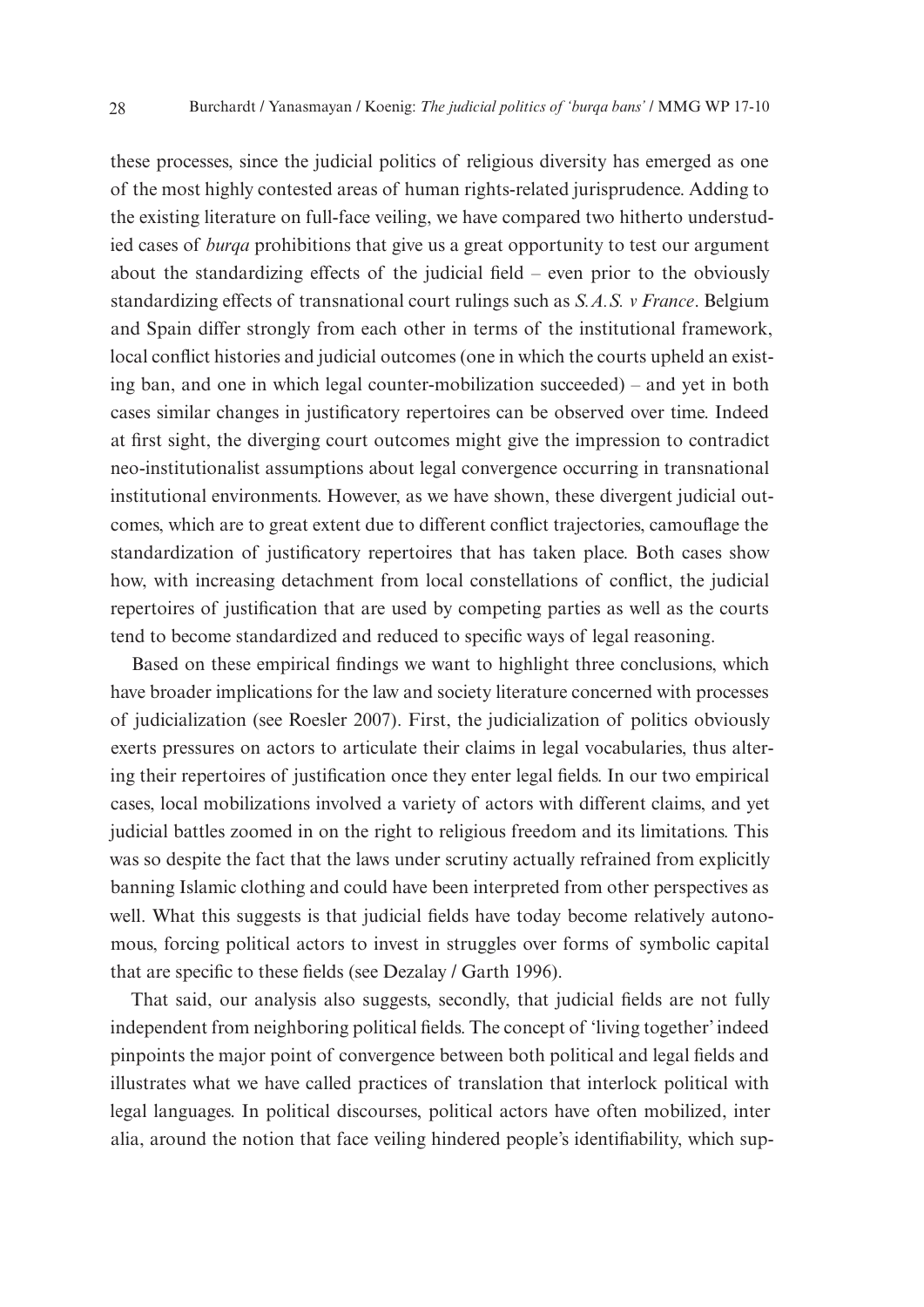posedly undermined social interaction and people's tranquility, as well as increasing security threats. The courts took up these ideas and rearticulated them in the language of 'public order' and 'the rights of others'. The courts' authority in defining the contours of plausible justifications thus engendered a standardization of justificatory repertoires and discursive practices across contexts.

Thirdly, our field-theoretical analysis adds further nuance to the study of legal transnationalism and the impact of the European human rights field. The latter turns out to be interdependent with national and local judicial fields, with influences running in *both* directions. French and Belgian politicians had reason to expect that the ECtHR would concede the state a wide margin of appreciation since it had prominently emphasized this doctrine as being central to its approach to religion-state relationships in earlier decisions, most remarkably in *Lautsi v. Italy.* Moreover, actors in Catalonia were aware of French efforts to justify the ban with reference to public order and took inspirations from them when framing their notion of disturbed tranquility. Actors situated in national and local settings strategically articulated their claims 'in the shadow' of Strasburg – thereby contributing to the emergence of shared understandings which the ECtHR could later draw upon when called to adjudicate on the French (and Belgian) '*burqa* bans'. The justificatory repertoire used in *S.A.S*. sound strikingly familiar in light of the discursive practices we encountered in the pre-*S.A.S*. case studies:

The Court (…) can understand the view that individuals who are present in places open to all may not wish to see practices or attitudes developing there which would fundamentally call into question the possibility of open interpersonal relationships, which, by virtue of an established consensus, forms an indispensable element of community life within the society in question. The Court is therefore able to accept that the barrier raised against others by a veil concealing the face is perceived by the respondent State as breaching the right of others to live in a space of socialisation which makes living together easier. (*S.A.S. v France*, p. 49 § 122)

The concept of 'living together', having thus receiving judicial sanction as legitimate ground for governmental limitations of religious freedom, has now acquired even more leverage as a winning argument in political debates – unlike arguments of gender equality or humanity which originally were also articulated in the political field. Therefore it is this standardization of justificatory repertoires that ultimately has facilitated the rapid spread of '*burqa* bans' throughout Europe. Spanish politicians responded to the ECtHR judgment by publicly declaring that they would now renew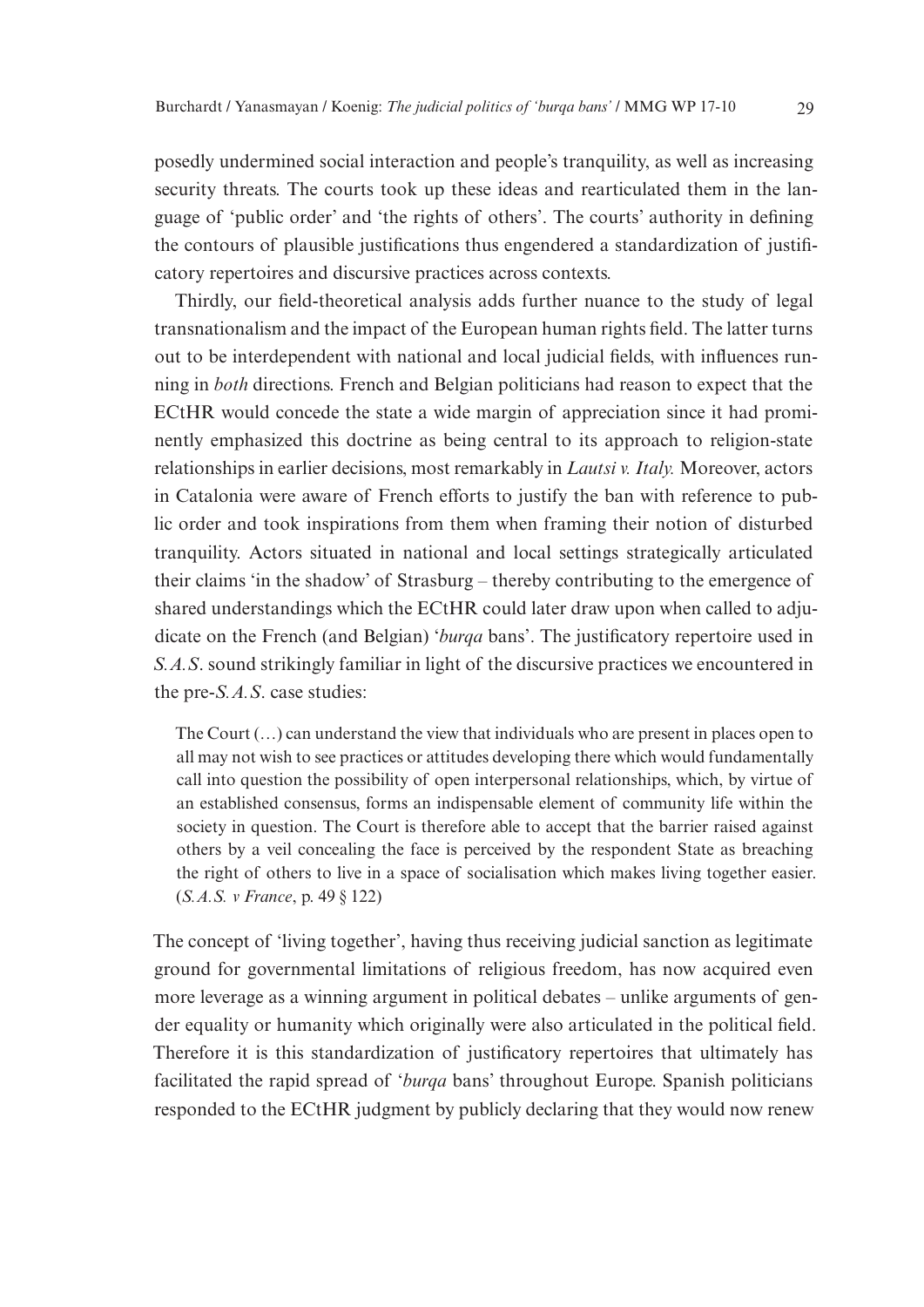their efforts to regulate face veiling. The mayor of Lleida declared <sup>6</sup> that the city government's views were fully in line with the judgment. Similarly, the mayor of Reus stated that 'The judgment supports our intention to prioritize security and *convivencia* [living together] over the freedom of religion,<sup> $\frac{7}{7}$ </sup> and the city even immediately reinstated a changed version of its ban. Yet, this time round the Catalan Court of Justice found that the regulation violated Muslim women's right to religious freedom and annulled it, at which the municipality announced its plans for a legal appeal. Usage of this term 'living together' can also be found for instance in the statements of the Dutch Prime Minister declaring the recent law banning the face veil in public as reflecting 'a balance between people's freedom to wear the clothes they want and the importance of mutual and recognizable communication.<sup>8</sup>

In sum, our comparative case study demonstrates not only that actors' repertoires of justification are shaped by field-specific symbolic logics, but also that their practices of translation and retranslation allow them to navigate political and judicial fields, respectively. Clearly, more research is needed to fully understand how variable patterns of field interdependence shape dynamics of socio-legal mobilization and counter-mobilization and how they thus generate distinctive configurations of judicial politics. Moreover, it is an intriguing and open question whether similar processes of the standardization of justificatory repertoires can be observed in other contestations around religious diversity such as those linked to references to national identity and heritage. We may conjecture that processes of diffusions are rapid when contested issues can be easily framed in abstract legal categories and less rapid (or even absent) when contested issues (e.g. religious instruction in public schools) are highly specific to national church-state-arrangements. Further comparative research is required to determine the precise conditions that shape such processes.

<sup>6</sup> See **http:/[/ccaa.elpais.com/ccaa/2014/07/02/catalunya/1404326497\\_988633.html](http://ccaa.elpais.com/ccaa/2014/07/02/catalunya/1404326497_988633.html)** and **http:/[/www.europapress.es/catalunya/noticia-lleida-reclama-parlament-siga-tedh](http://www.europapress.es/catalunya/noticia-lleida-reclama-parlament-siga-tedh-prohiba-burka-espacios-publicos-20140702135331.html)[prohiba-burka-espacios-publicos-20140702135331.html](http://www.europapress.es/catalunya/noticia-lleida-reclama-parlament-siga-tedh-prohiba-burka-espacios-publicos-20140702135331.html)**, accessed 9 December 2016.

<sup>7</sup> See **http:/[/www.abc.es/sociedad/20140718/abci-reus-burka-prohibicion-201407181623.html](http://www.abc.es/sociedad/20140718/abci-reus-burka-prohibicion-201407181623.html)**, and **http:/[/www.lavanguardia.com/local/agencias/20140702/54411512927/reus-aplaude](http://www.lavanguardia.com/local/agencias/20140702/54411512927/reus-aplaude-la-sentencia-europea-que-avala-la-prohibicion-al-velo-integral.html)[la-sentencia-europea-que-avala-la-prohibicion-al-velo-integral.html](http://www.lavanguardia.com/local/agencias/20140702/54411512927/reus-aplaude-la-sentencia-europea-que-avala-la-prohibicion-al-velo-integral.html)**, accessed 9 December 2016.

<sup>8</sup> See **http:/[/www.independent.co.uk/news/world/europe/dutch-burqa-veil-ban-holland](http://www.independent.co.uk/news/world/europe/dutch-burqa-veil-ban-holland-votes-for-partial-restrictions-some-public-places-a7445656.html)[votes-for-partial-restrictions-some-public-places-a7445656.html](http://www.independent.co.uk/news/world/europe/dutch-burqa-veil-ban-holland-votes-for-partial-restrictions-some-public-places-a7445656.html)**, accessed 9 December 2016.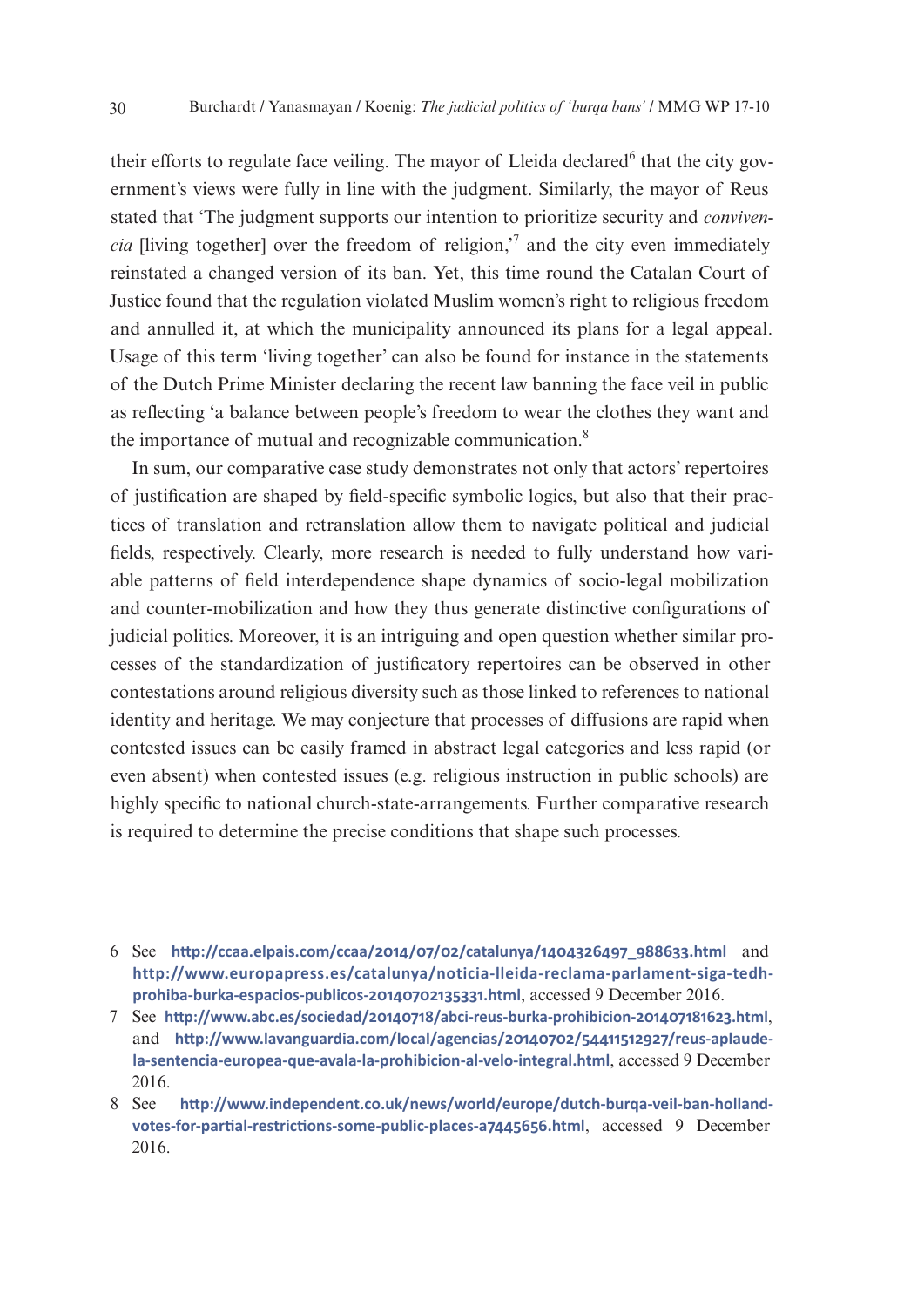# Laws Cited

#### *Belgium*

The Act instituting a prohibition on wearing clothing that covers the face in whole or in part, no. 2011-06-01/08, 1 June 2011.

#### *Spain*

Ley Orgánica 7/1980, de 5 de julio, de Libertad Religiosa [Organic Law on Religious Freedom]

# Cases Cited

#### *Belgium*

Police Court Tongeren (Maaseik department), 12 June 2006. Police Court Brussels, no.12/2011, 26 January 2011. Constitutional Court Belgium, no. 148/2011, 5 October 2011. Constitutional Court Belgium, no. 179/2011, 17 November 2011. Constitutional Court Belgium, no. 145/2012, 6 December 2012.

#### *Spain*

Catalan Superior Court of Justice, no. 489/2011, 7 June 2011. Spanish Supreme Court, no. 4118/2011, 6 February 2013.

#### European Court of Human Rights

*Lautsi v Italy* [Grand Chamber], no. 30814/06, 18 March 2011. *S.A.S. v France* [Grand Chamber], no. 43835/11, 1 July 2014.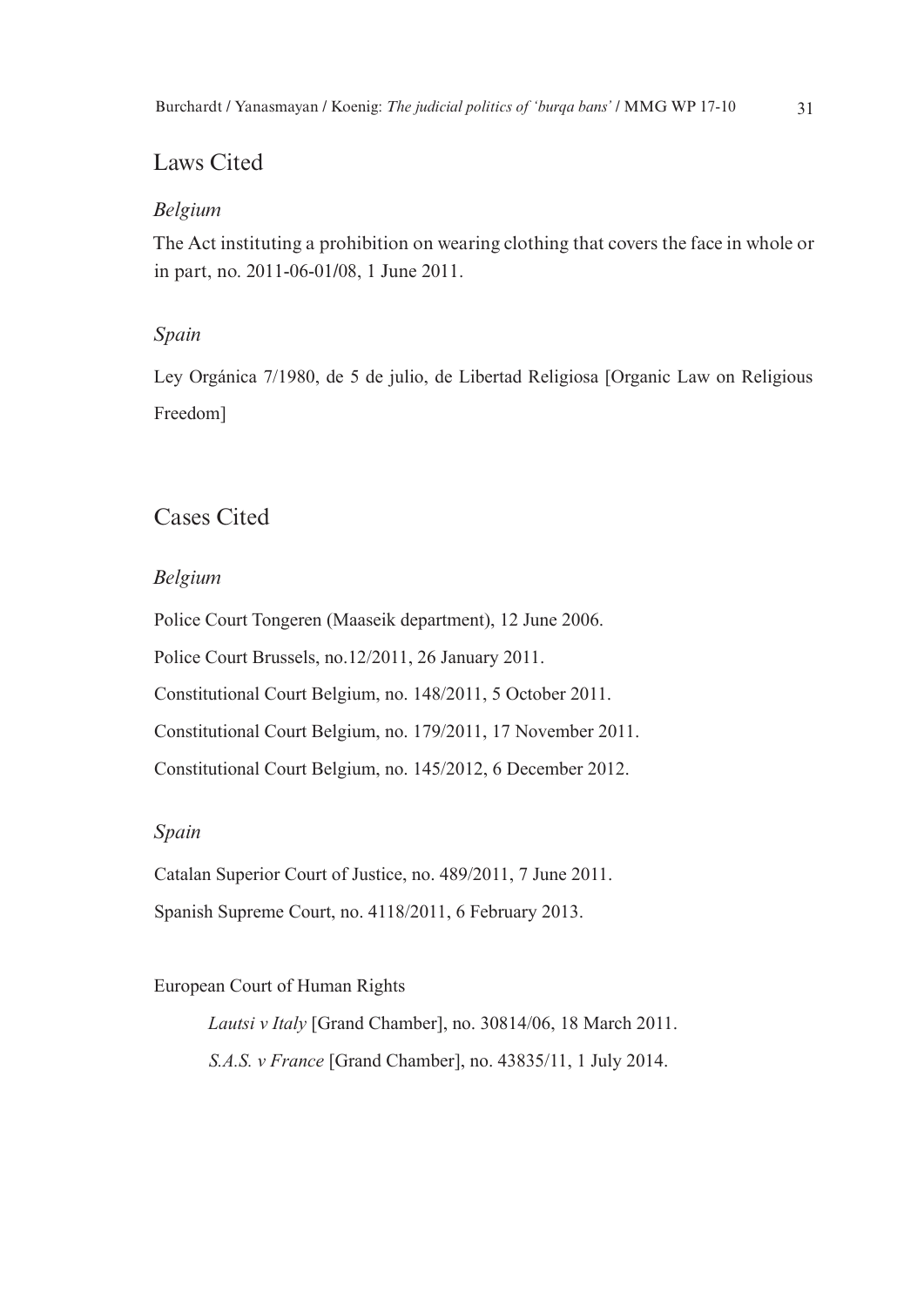# References

- Amiraux, Valérie. 2013. The 'Illegal covering' Saga: What's Next? Sociological Perspectives, *Social Identities* 19 (6): 794-806.
- Astor, Avi. 2015. Governing Religious Diversity amid National Redefinition: Muslim Incorporation in Spain. In *After Integration*, ed. M. Burchardt and I. Michalowski, 247-265. Wiesbaden: Springer.
- Baehr, Peter, and Daniel Gordon. 2013. From the Headscarf to the Burqa: The Role of Social Theorists in Shaping Laws Against the Veil. *Economy and Society* 42 (2): 249-280.
- Beaman, Lori G. 2013. Overdressed and underexposed or underdressed and overexposed? *Social Identities*, 19 (6): 723-742.
- Brems, Eva (ed.). 2014. *The Experiences of Face Veil Wearers in Europe and the Law*. Cambridge: Cambridge University Press.
- Brems, Eva, Jogchum Vrielink and Saïla Ouald Chaib. 2013. Uncovering French and Belgian Face Covering Bans. *Journal of Law, Religion & State*, 2 (1), 69-99.
- Bruckner, Pascal.2010. Unveiled: A Case for France's Burqa Ban. *World Affairs* 173 (4): 61-65.
- Burchardt, Marian, Mar Griera and Gloria García-Romeral. (2015. Narrating liberal rights and culture: Muslim face veiling, urban coexistence and contention in Spain. *Journal of Ethnic and Migration Studies, 41*(7), 1068-1087.
- de Galembert, Claire. 2014. Forcer le droit à parler contre la Burqua. Une judicial politics à la Française ?. *Revue française de science politique* 64 (4) : 647-668.
- de Galembert, Claire and Matthias Koenig. 2014. Gouverner le religieux avec les juges. Introduction. *Revue française de science politique, 64*(4), 631-645.
- Delgrange, Xavier. 2014. Quand la burqa passe à l'Ouest, la Belgique perd-elle le nord?. In *Quand la burqa passe à l'Ouest: enjeux éthiques, politiques et juridiques*, ed. D. Koussens and O. Roy, 197-237. Rennes: Presses universitaires de Rennes.
- Dezalay, Yves, and Bryant G. Garth. 1996. *Dealing in Virtue: International Commercial Arbitration and the Construction of a Transnational Legal Order*. Chicago: University of Chicago Press.
- DiMaggio, Paul, & Powell, Walter W. 1983. The iron cage revisited: Collective rationality and institutional isomorphism in organizational fields. *American Sociological Review*, 48 (2): 147-160.
- Epp, Charles R. 1998**.** *The Rights Revolution: Lawyers, Activists, and Supreme Courts in Comparative Perspective* Chicago and London: University of Chicago Press.
- Fadil, Nadia. 2014. Asserting State Sovereignty. The Face Veil Ban in Belgium. In *The Experiences of Face Veil Wearers in Europe and the Law*, ed. Eva Brems, 251-62. Cambridge: Cambridge University Press.
- Ferejohn, John. 2002. Judicializing Politics, Politicizing Law. *Law and Contemporary Problems* 65 (3): 41-68.
- Ferrari, Alessandro and Sabrina Pastorelli. 2013. *The Burqa Affair Across Europe: Between Public and Private Space*. London and New York: Routledge.
- Fligstein, Neil and McAdam, Doug. 2012. *A Theory of Fields*. Oxford: Oxford University Press.
- Fournier, Pascale, and Erica See. 2012. The 'Naked Face' of Secular Exclusion: Bill 94 and the Privatization of Belief. *Windsor Yearbook of Access to Justice* 30 (1): 63-77.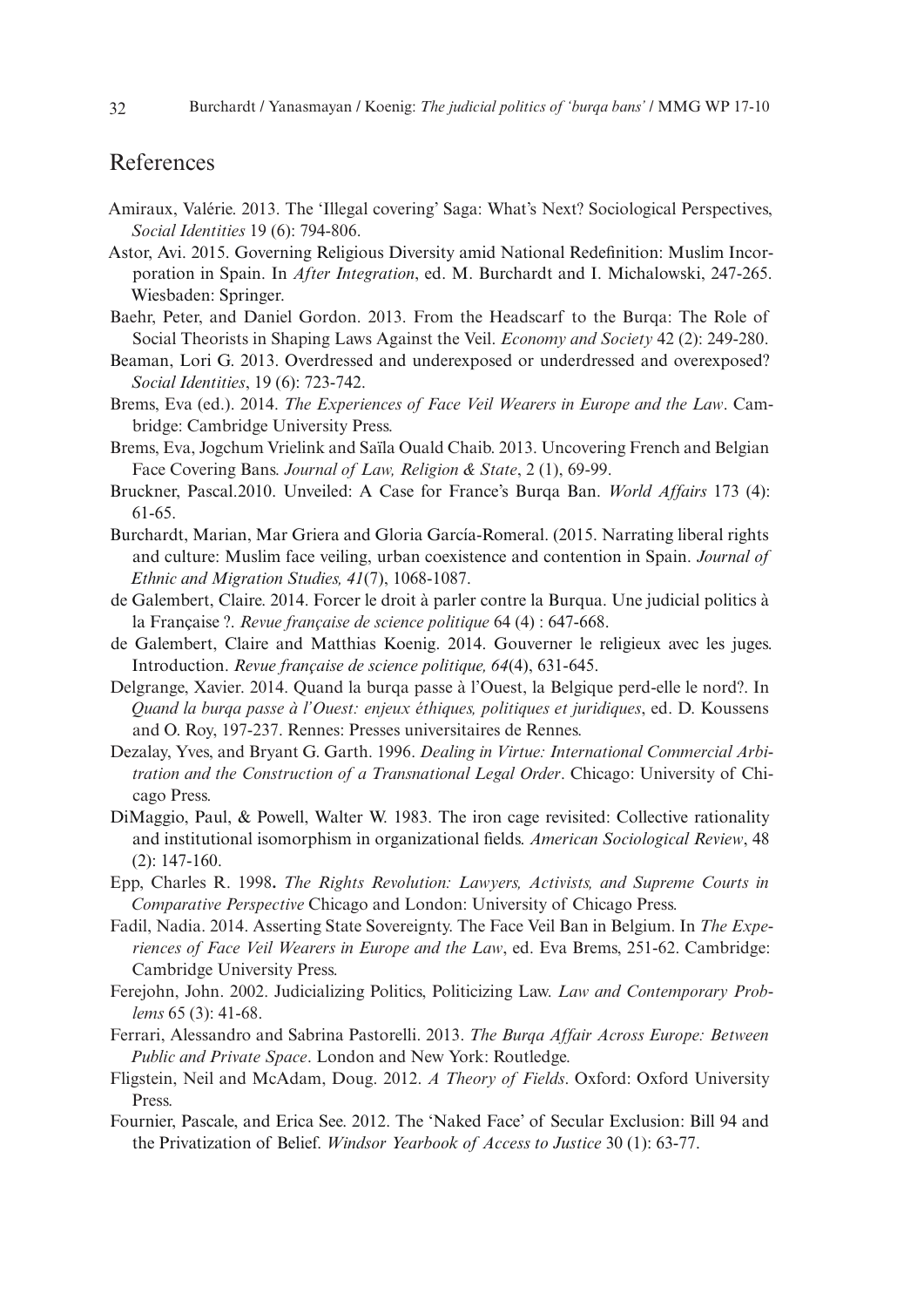- Fredette, Jennifer. 2015. Becoming a Threat: The *Burqa* and the Contestation Over Public Morality Law in France. *Law & Social Inquiry* 40 (3): 585-610.
- Griera, Mar, and Marian Burchardt, M. 2016. Religión y Espacio público: el conflicto en torno a la regulación del velo integral islámico. *Papeles del CEIC. International Journal on Collective Identity Research*, vol. 2016/2 , papel 159, CEIC (Centro de Estudios sobre la Identidad Colectiva), Universidad del País Vasco, http://dx.doi.org/10.1387/pceic.16190
- Ginsburg, Tom. 2003. *Judicial Review in New Democracies: Constitutional Courts in Asian Cases*. Cambridge: Cambridge University Press.
- Grillo, Ralph and Prakash Shah. 2012. Reasons to Ban? The Anti-Burqa Movement in Western Europe. *MPI-MMG Working Paper* 12-05 (**[http://www.mmg.mpg.de/publications/](http://www.mmg.mpg.de/publications/working-papers/2012/wp-12-05/) [working-papers/2012/wp-12-05/](http://www.mmg.mpg.de/publications/working-papers/2012/wp-12-05/)**).
- Hennette-Vauchez, Stéphanie and Vincent Valentin. 2014. *L'affaire Baby Loup ou la nouvelle laïcité*. Issy-les-Moulineaux: Lextenso Editions.
- Hirschl, Ran. 2008. The Judicialization of Mega-Politics and the Rise of Political Courts. *Annual Review of Political Science* 11: 93-118.
- Howard, Marc M. 2009. *The politics of citizenship in Europe*. Cambridge: Cambridge University Press.
- Hunter-Henin, Myriam. 2012. Why the French Don't Like the Burqa: Laïcite, National Identity and Religious Freedom. *International & Comparative Law Quarterly* 61 (3): 613-639.
- Joppke, Christian. 2013. Double standards? Veils and crucifixes in the European legal order. *European Journal of sociology*, 54( 01): 97-123.
- Joppke, Christian and John Torpey. 2013. *Legal Integration of Islam: A Transatlantic Comparison*. Cambridge, Mass.: Harvard University Press.
- Kanmaz, Meryem. 2002. The Recognition and Institutionalisation of Islam in Belgium. *The Muslim World* 92 (1-2): 99-113.
- Kay, Tamara. 2011. Legal Transnationalism: The Relationships between Transnational Social Movement Building and International Law. *Law and Social Inquiry* 36(2):419-54.
- Koenig, Matthias. 2015. Governance of religious diversity at the European Court of Human Rights". In *International Approaches to Governing Ethnic Diversity*, ed. Jane Bolden, & Will Kymlicka, 51-78. Oxford: Oxford University Press.
- Laborde, Cécile. 2012. State Paternalism and Religious Dress Code. *ICON International Journal of Constitutional Law* 10 (2): 398-410.
- Laurence, Jonathan. 2012. *The Emancipation of Europe's Muslims. The State's Role in Minority Integration*. Princeton: Princeton University Press.
- Mahmood, Saba. 2006. Secularism, Hermeneutics, and Empire: The Politics of Islamic Reformation. *Public Culture* 18 (2): 323-348.
- McCann, Michael W. 1994. *Rights at Work: Pay Equity Reform and the Politics of Legal Mobilization.* Chicago and London: University of Chicago Press.
- Moors, Annelies. 2009. The Dutch and the Face-veil: The Politics of Discomfort. *Social Antropology/Antropologie Sociale* 17 (4): 393-408.
- Nussbaum, Martha. 2012. *The New Religious Intolerance Overcoming the Politics of Fear in an Anxious Age*. Cambridge, Massachusetts: Harvard University Press.
- Ouald Chaib, Saïla and Eva Brems. 2013. Doing Minority Justice through Procedural Fairness: Face Veil Bans in Europe. *Journal of Muslims in Europe* 2 (1): 1-26.
- Parvez, Z. Fareen. 2011. Debating the Burqa in France: The Antipolitics of Islamic Revival. *Qualitative Sociology* 34 (2): 287-312.